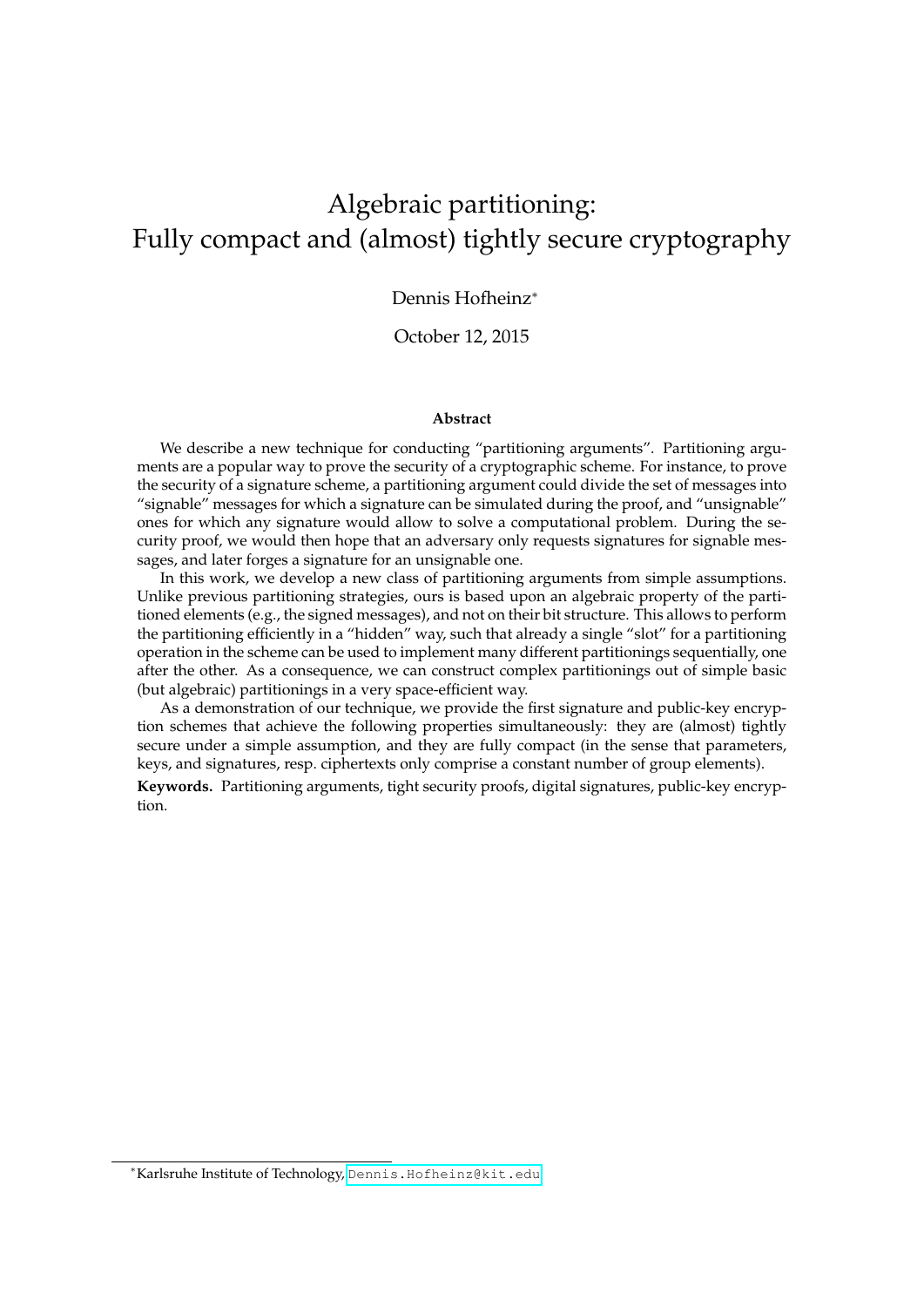# <span id="page-1-0"></span>**1 Introduction**

**Partitioning arguments.** Many security reductions rely on a *partitioning argument*. Informally, a partitioning argument divides the parts of a large system into those parts that are under the control of the simulation, and those parts into which a computational challenge can be embedded. For instance, a partitioning argument for a signature scheme could divide the set of message into "signable messages" (for which a signature can be generated by the security reduction), and "unsignable messages" (for which any signature would solve an underlying problem). During the security reduction, we hope that an adversary only asks for the signatures of signable messages, but forges a signature for an unsignable one. Partitioning arguments are a popular means for proving the security of signature schemes (e.g., [\[35,](#page-20-0) [17,](#page-19-0) [38,](#page-20-1) [29\]](#page-20-2)), identity-based encyption schemes (e.g., [\[10,](#page-19-1) [9,](#page-19-2) [38,](#page-20-1) [14\]](#page-19-3)), or tightly secure cryptosystems (e.g., [\[15,](#page-19-4) [6,](#page-19-5) [32\]](#page-20-3)).

**The complexity of bit-based partitioning.** All of the above works (except for [\[17,](#page-19-0) [10\]](#page-19-1), which use a programmable random oracle to implement a partitioning) partition messages or identities according to their bit representation. For instance, in the signature scheme from [\[29\]](#page-20-2), messages are signable precisely if they do not start with a particular bit prefix. This non-algebraic approach requires a certain preparation in the scheme itself: already the scheme must establish certain distinctions of messages based on their bit representation. For instance, the signature scheme of [\[38\]](#page-20-1) uses a hash function of the form  $H(M) = h_0 \prod_j h_{j,M_j}$ , where  $M_j$  are the bits of the signed message M, and  $h_0$  and the  $h_{i,b}$  are public group elements. This leads to comparatively large public parameters or keys, in particular because all potential distinctions (based on the values of the  $M_i$ ) are already present in the scheme.

**Our contribution.** In this work, we develop an entirely different partitioning approach: instead of partitioning based on the bit representation, we partition according to a simple algebraic predicate. Namely, we view a message M as above as a  $\mathbb{Z}_p$ -element, and consider various Legendre symbols  $L_j = (\frac{f_j(M)}{p})$  for different affine functions  $f_j$ . Taken together, sufficiently many  $L_j$  uniquely determine M, but the computation of each  $L_j$  can be encoded as a series of  $\mathbb{Z}_p$ -operations.<sup>1</sup> Intuitively, this algebraic property allows to "internalize" and hide the computations of the  $L_j$ , e.g., by hiding the  $f_j$  inside a homomorphic commitment. As a consequence, only one "universal" partitioning (according to a single  $L_i$ ) needs to be performed in the scheme itself; in the analysis, several simple partitionings can then be implemented sequentially, by varying the  $f_j$ .

**Comparison with previous partitioning techniques.** Compared to previous, bit-based partitioning approaches, our new strategy has the advantage that it simultaneously leads to compact schemes and to a tight security reduction. Previous partitioning strategies were either based on more complex partitionings (such as [\[35,](#page-20-0) [9,](#page-19-2) [38,](#page-20-1) [29\]](#page-20-2)) that lead to a non-tight security reduction, or on a sequence of simple bit-based partitionings (such as [\[15,](#page-19-4) [6,](#page-19-5) [32\]](#page-20-3)) that lead to large public parameters or keys. In contrast, we support many simple algebraic partitionings (and thus a tight security reduction), but we occupy only one "partitioning slot" in the public parameters. This leads to tightly secure and very compact applications, as we will detail next.

**Applications.** Specifically, we demonstrate the usefulness of our partitioning technique by describing the first (almost) tightly secure signature and PKE schemes that are fully compact, in the sense that parameters, keys, and signatures (resp. ciphertexts) only contain a constant number of group elements. Our security reduction loses only a factor of  $O(k)$ , where k is the security parameter. In particular, our security reduction does not degrade in the number of

<sup>&</sup>lt;sup>1</sup>Technically, we will not even need to explicitly compute L<sub>j</sub>, but only prove that L<sub>j</sub> = 1. This is possible using a quadratic equation over  $\mathbb{Z}_p$ .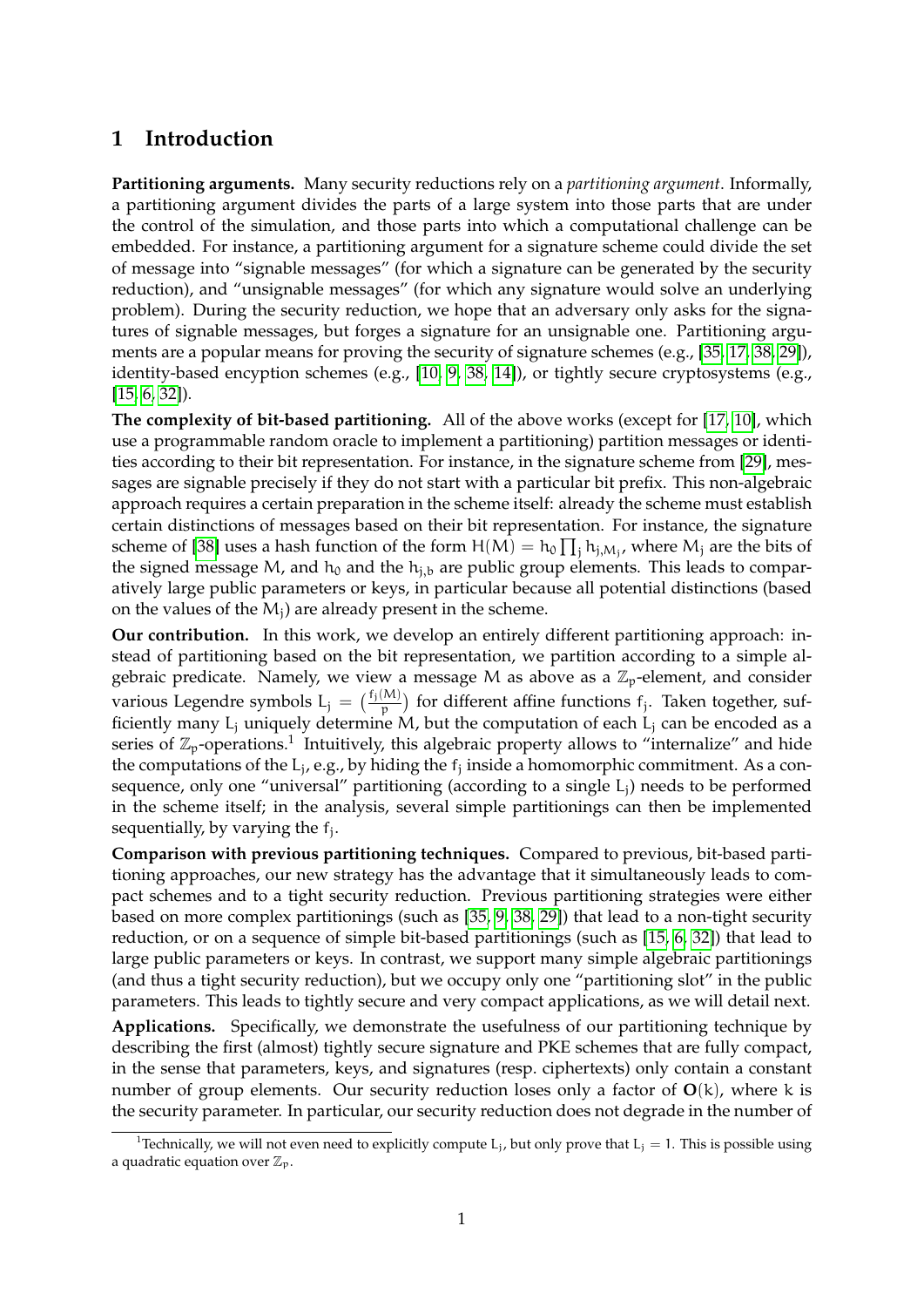users or signatures, resp. ciphertexts. The security of our schemes is based upon the Decisional Diffie-Hellman (DDH) assumption in both preimage groups of a pairing. (This assumption is also called "Symmetric External Diffie-Hellman" or SXDH.) Tables [1](#page-3-0) and [2](#page-3-1) give a more detailed comparison with existing schemes.

In the following, we give more details on our techniques and results. To do so, we start with a little background concerning our applications.

**Tight security reductions.** To argue for the security of a given cryptographic scheme S, we usually employ a security reduction. That is, we try to argue that every hypothetical adversary  $\mathcal{A}_S$  on S can be converted into an adversary  $\mathcal{A}_P$  on an allegedly hard computational problem P. In that sense, the only way to break S is to solve P. Of course, we are mostly interested in reductions to well-investigated problems P. Furthermore, there are reasons to consider the *tightness* of the reduction: a tight reduction guarantees that  $A<sub>P</sub>$ 's success  $\varepsilon<sub>P</sub>$  in solving P (in a reasonable metric) is about the same as  $A_S$ 's success  $\varepsilon_S$  in attacking S.

To explain the impact of a (non-)tight reduction in more detail, consider a public-key encryption (PKE) scheme S that is deployed in a many-user environment. In this setting, an adversary  $A_S$  on S may observe, say,  $n_C$  ciphertexts generated for each of the, say,  $n_U$  users. Most known security reductions in this setting are non-tight, in the sense that  $\varepsilon_P \leq \frac{\varepsilon_S}{n_{11}}$  $\frac{\epsilon_S}{n_U \cdot n_C}$ . As a consequence, keylength recommendations should also take  $n_U$  and  $n_C$  into account; no "universal" keylength recommendation can be given for such a scheme. This is particularly problematic in settings that grow significantly beyond initial expectations.

**Tightly secure encryption and signature schemes.** The construction of tightly secure cryptographic schemes appears to be a nontrivial task. For instance, although already explicitly considered in 2000 [\[3\]](#page-19-6), tightly secure PKE schemes have only been constructed very recently [\[28,](#page-20-4) [2,](#page-19-7) [15,](#page-19-4) [6,](#page-19-5) [32\]](#page-20-3).<sup>2,3</sup> Moreover, the schemes from [\[28,](#page-20-4) [2\]](#page-19-7) have rather large ciphertexts, and the schemes induced by [\[15,](#page-19-4) [6\]](#page-19-5) and from [\[32\]](#page-20-3) require large parameters (but offer small keys and ciphertexts).

The situation for tightly secure signature schemes is somewhat brighter, but results are still limited. There are efficient signature schemes that are tightly secure under "q-type" [\[8,](#page-19-8) [16,](#page-19-9) [36\]](#page-20-5) or interactive [\[21\]](#page-19-10) assumptions, or in the random oracle model [\[24,](#page-19-11) [5,](#page-19-12) [30\]](#page-20-6). There are also more recent and somewhat less efficient schemes tightly secure under simple<sup>4</sup> assumptions [\[12,](#page-19-13) [28,](#page-20-4) [15,](#page-19-4) [6,](#page-19-5) [32\]](#page-20-3) (see also [\[1,](#page-19-14) [2\]](#page-19-7)). Some of these latter schemes can even be converted into tightly secure PKE schemes; however, all of the schemes [\[12,](#page-19-13) [28,](#page-20-4) [2,](#page-19-7) [15,](#page-19-4) [6,](#page-19-5) [32\]](#page-20-3) suffer from asymptotically large parameters, keys, or signatures (resp. ciphertexts).

**The scheme of Chen and Wee.** Our technical ideas are best presented with our signature scheme. At a very high level, we follow the strategy of Chen and Wee [\[15\]](#page-19-4) (see also [\[6\]](#page-19-5)), where we interpret their IBE scheme as a signature scheme using Naor's trick [\[11\]](#page-19-15). In their scheme, signatures are of the form

<span id="page-2-0"></span>
$$
\sigma = \left(h_0, sigk \cdot \prod_{i=1}^{n} h_{i,M_i}\right),\tag{1}
$$

where *sigk* is the secret key,  $M = (M_i)_{i=1}^n \in \{0,1\}^n$  is the bit representation of the signed message, and  $h_0$ ,  $(h_{i,0}, h_{i,1})_{i=1}^n$  are group elements chosen from a joint public distribution.<sup>5</sup>

<sup>&</sup>lt;sup>2</sup> Actually, [\[15,](#page-19-4) [6\]](#page-19-5) construct tightly secure identity-based encryption (IBE) schemes. However, those IBE schemes can be viewed as tightly secure signature schemes (using Naor's trick [\[11\]](#page-19-15)), and then converted into tightly secure PKE schemes using the transformation from [\[28\]](#page-20-4). In fact, the PKE scheme of [\[32\]](#page-20-3) can be viewed as a (modified and highly optimized) conversion of the IBE scheme from [\[15\]](#page-19-4).

 $3$ We note that earlier PKE schemes achieve at least a certain form of tight security under "q-type" assumptions [\[22,](#page-19-16) [23,](#page-19-17) [27\]](#page-20-7), or in the random oracle model [\[20,](#page-19-18) [13,](#page-19-19) [7\]](#page-19-20).

<sup>&</sup>lt;sup>4</sup>With a "simple" assumption, we mean one in which the adversary gets a challenge whose size only depends on the security parameter, and is then supposed to output a unique solution without further interaction. Examples of simple assumptions are DLOG, DDH, d-LIN, or RSA, but not, say, Strong Diffie-Hellman [\[8\]](#page-19-8) or q-ABDHE [\[22\]](#page-19-16).

<sup>5</sup>We note that although their scheme can be viewed as a generalization of Waters signatures [\[38\]](#page-20-1), their analysis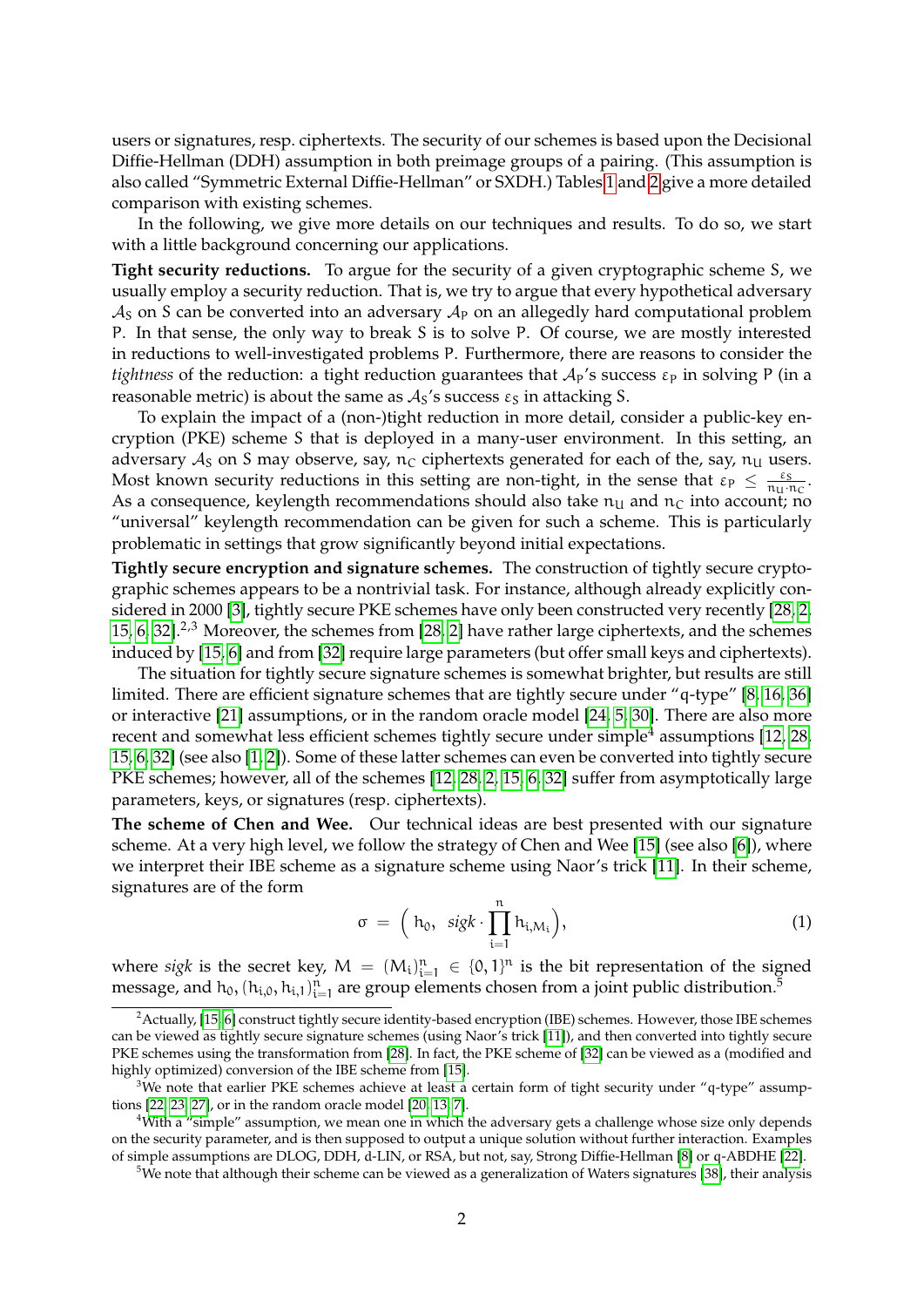<span id="page-3-0"></span>

| Scheme                | parameters   | verification key | signature | reduction loss | assumption            |
|-----------------------|--------------|------------------|-----------|----------------|-----------------------|
| BMS03 [12]            |              | $k+3$            | $k+1$     | O(k)           | <b>CDH</b>            |
| HJ12 [28]             |              | 28               | $8k + 22$ | O(1)           | <b>DLIN</b>           |
| CW <sub>13</sub> [15] | $2d^2(2n+1)$ |                  | 4d        | O(k)           | $d$ -LIN              |
| BKP14 [6]             |              | $d^{2}(2n + 1)$  | $2d + 1$  | O(k)           | $\mathcal{D}_d$ -MDDH |
| LJYP14 [32]           |              | $O(d^2n)$        | $2d + 1$  | O(k)           | $d$ -LIN              |
| This work             | 14           | b                | 25        | O(k)           | <b>DDH</b>            |

Table 1: Comparison of different (at least almost) tightly EUF-CMA secure signature schemes from simple<sup>[4](#page-1-0)</sup> assumptions in pairing-friendly groups. The **parameters**, **verification key**, and **signature** columns denote space complexity, measured in group elements. The **reduction loss** column denotes the (multiplicative) loss of the security reduction to the respective **assumption**. For the schemes from [\[15,](#page-19-4) [6\]](#page-19-5), we assume the signature scheme induced by the presented IBE scheme. Furthermore,  $n = \Theta(k)$  denotes the bitlength of the signed message (if the signed message is a bitstring and not a group element or an exponent). We note that [\[32\]](#page-20-3) mention that their scheme can be generalized to the d-LIN assumption (including 1-LIN=DDH). However, since they only give explicit complexities for the arising signatures (identical to the ones from [\[6\]](#page-19-5)), we restrict to their DLIN-based scheme. Finally, we remark that all of these schemes (except for [\[12\]](#page-19-13)) imply tightly secure PKE schemes (cf. Table [2\)](#page-3-1).

<span id="page-3-1"></span>

| Scheme             | parameters | public key | ciphertext | reduction loss | assumption            |
|--------------------|------------|------------|------------|----------------|-----------------------|
|                    |            |            |            |                |                       |
| HJ12 [28]          | O(1)       | O(1)       | O(k)       | O(1)           | <b>DLIN</b>           |
| <b>AKDNO13</b> [2] | O(1)       | O(1)       | O(k)       | O(1)           | <b>DLIN</b>           |
| CW13 [15]          | $O(d^2k)$  | O(d)       | O(d)       | O(k)           | $d$ -LIN              |
| BKP14 [6]          | O(d)       | $O(d^2k)$  | O(d)       | O(k)           | $\mathcal{D}_d$ -MDDH |
| LJYP14 [32]        | O(1)       | $O(d^2k)$  | O(d)       | O(k)           | $d$ -LIN              |
| LJYP14 [32]        | 3          | $24k + 30$ | 69         | O(k)           | <b>DLIN</b>           |
| This work          | 15         |            | 60         | O(k)           | <b>DDH</b>            |

Table 2: Comparison of different (at least almost) tightly IND-CCA secure PKE schemes from simple<sup>[4](#page-1-0)</sup> assumptions. As in Table [1,](#page-3-0) the **parameters**, **public key**, and **ciphertext** columns denote space complexity, measured in group elements, and the **reduction loss** column denotes the (multiplicative) loss of the security reduction to the respective **assumption**. For the schemes from [\[15,](#page-19-4) [6\]](#page-19-5), we assume the PKE scheme induced by the respective signature scheme when going through the construction of [\[28\]](#page-20-4). We note that [\[32\]](#page-20-3) only describe a symmetric-pairing version of their scheme, so their DDH-based scheme is not explicit. However, we expect that their DDH-based scheme has slightly more compact ciphertexts than ours.

During their proof of existential unforgeability (EUF-CMA security), Chen and Wee gradually modify signatures generated by the security experiment for an adversary  $A$ . This is done via a small hybrid argument over the bit indices of messages, and thus yields a security proof that loses a factor of **O**(n). Concretely, in the i-th hybrid, generated signatures are of the form  $\sigma = (h_0, sigk_{M_1,...,M_i} \cdot \prod_{j=1}^n h_{j,M_j})$ , where  $sigk_{M_1,...,M_i} = \mathcal{R}(M_1,...,M_i)$  for a truly random function R. Similarly, a forged message-signature pair  $(M^*, \sigma^*)$  from A is only considered valid if it is consistent with  $sigk_{\mathcal{M}_1^*,...,\mathcal{M}_i^*}$  (instead of *sigk*). In other words, in the i-th hybrid, the secret key used in signatures depends on the first i bits of the signed message.

Thus, the difference between the  $(i - 1)$ -th and the i-th hybrid is an additional dependency of used secret keys on the i-th message bit M<sub>i</sub>. To progress from hybrid i  $-1$  to hybrid i, Chen and Wee first partition the message space in two halves (according to  $M_i$ ). Then, using an elaborate argument, they consistently modify the secret keys used for messages from one half, and thus essentially decouple those keys from the keys used for messages from the other half. This creates an additional dependency on  $M_i$ . After  $n = |M|$  such steps, each signature uses a different secret key (up to multiple signatures of the same message). In particular,  $A$  gets no information about the secret key  $\mathit{sigk}_{\mathsf{M}^*_1,\dots,\mathsf{M}^*_n}$  used to verify its own forgery, and existential unforgeability follows.

We would like to highlight the partitioning character of their analysis: in their proof, Chen

is entirely different. Also, we omit here certain subtleties regarding the used distributions of group elements.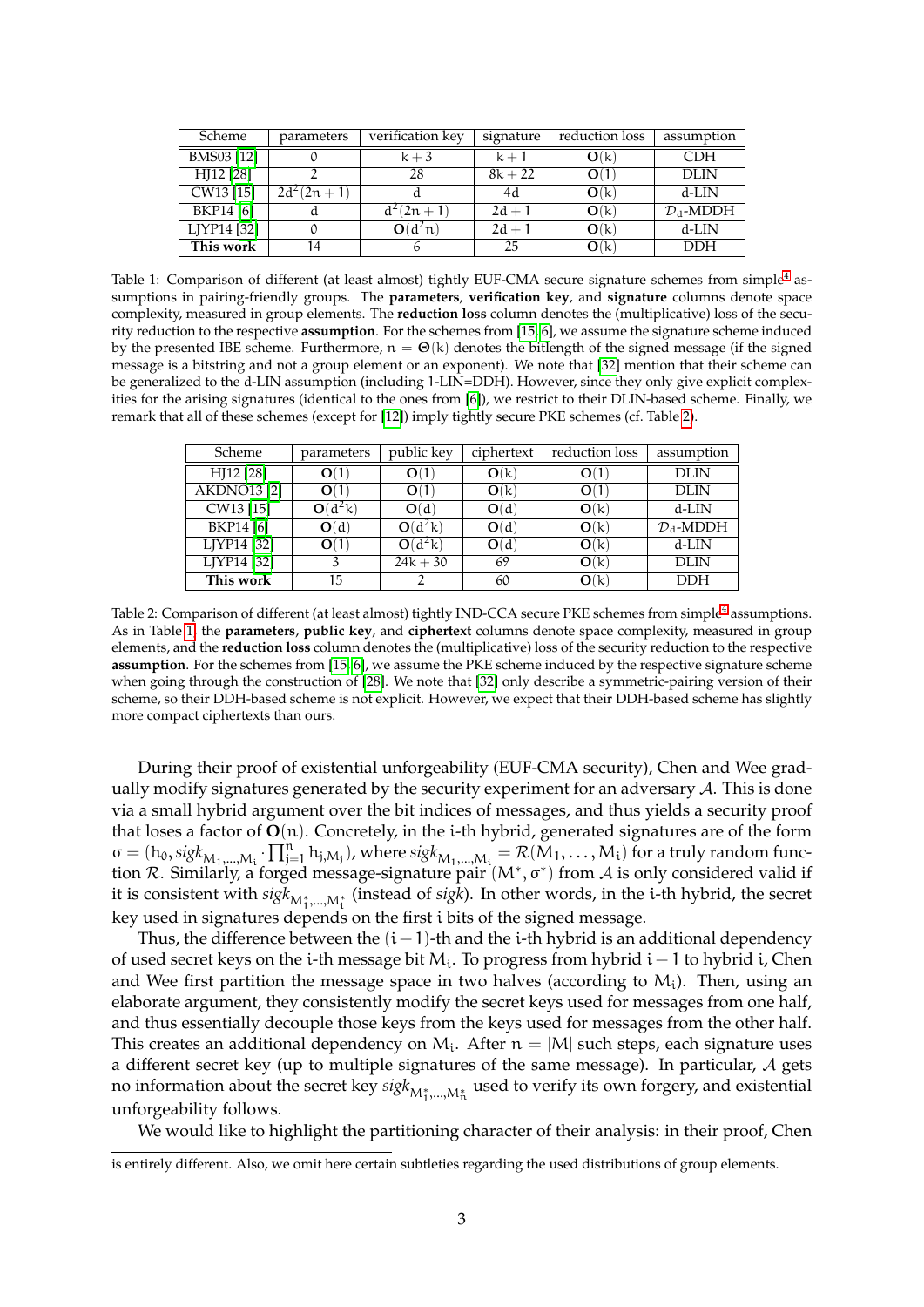and Wee introduce more and more dependencies of signatures on the corresponding messages, and each such dependency is based upon a different partitioning of the message space.<sup>6</sup> Now observe that already regular signatures (as in [\(1\)](#page-2-0)) feature distinctions based on all bits of M. These distinctions provide the technical tool to introduce dependencies in the security proof. However, as a consequence, rather complex joint distributions need to be sampled during signature generation, which results in public parameters of  $O(n)$  group elements.

**Algebraic partitioning.** In a nutshell, our main technical tool is a new way to partition the message space of a signature scheme. We call this tool "algebraic partitioning." Concretely, a signature for a message  $M \in \mathbb{Z}_p$  in our scheme consists essentially of an encryption of the secret key X, along with a consistency proof:

$$
\sigma = (C = \text{Enc}(pk, X), \pi). \tag{2}
$$

The corresponding encryption key *pk* is part of the verification key *vk*, and the consistency proof  $π$  proves the following statement:

"**Either** C encrypts the secret key X, or  $f(M) \in \mathbb{Z}_p$  is a quadratic residue (or both)."

Here, p is the order of the underlying group, and  $f : \mathbb{Z}_p \to \mathbb{Z}_p$  is an affine function fixed (but hidden) in the verification key. Implicitly, this provides a *single* partitioning of messages into those for which  $f(M)$  is a quadratic residue, and those for which  $f(M)$  is not. However, since f is hidden, many partitionings can be induced (one after the other) by varying f during a proof.

In fact, during the security proof, this partitioning will fulfill the same role as the bit-based partitioning in the analysis of Chen and Wee. In particular, it will help to introduce additional dependencies of the signature on the message. More specifically, in the i-th hybrid of the security proof, C will not encrypt X, but a value  $X_M$  that depends on the i Legendre symbols  $\left(\frac{f_j(M)}{p}\right)$  for randomly chosen (but fixed) affine functions  $f_1, \ldots, f_i$ . Each new such dependency is introduced by first refreshing the affine function f hidden in *vk*, and then modifying all values encrypted in signatures whenever possible (i.e., whenever  $f(M)$  is a quadratic residue).<sup>7</sup> Observe that the single explicit partitioning in regular signatures is used several times (for different  $f_i$ ) to introduce many dependencies of signatures on messages in the proof. The remaining strategy can then be implemented as in [\[15\]](#page-19-4).

Our different strategy to partition the message space results in a very compact scheme. Namely, since only one explicit partitioning step is performed in the scheme, parameters, keys, and signatures comprise only a constant number of group elements. Specifically, parameters, keys, and signatures contain 14, 6, and 25 group elements, respectively. Besides, our scheme is compatible with Groth-Sahai proofs [\[26\]](#page-20-8). Hence, when used in the construction of [\[28\]](#page-20-4), we immediately get the first compact (in the above sense) PKE scheme that is tightly IND-CCA secure under a simple assumption.<sup>8</sup>

**Different perspective: our scheme as a MAC.** So far our high-level discussion can be equally used to justify a similar message authentication code (MAC), in which verification is nonpublic. Such a MAC can then be converted into a signature scheme, e.g., using the technique of Bellare and Goldwasser [\[4\]](#page-19-21).<sup>9</sup> One could hope that this yields a more modular construction,

 $6$ We note that a similar technique has also been used in the context of pseudorandom functions [\[25,](#page-20-9) [33\]](#page-20-10).

<sup>&</sup>lt;sup>7</sup>This neglects a number of details. For instance, in the somewhat simplified scheme above,  $\pi$  always ties the ciphertexts in signatures for quadratic non-residues  $f(M)$  to a single value X. In our actual proof, we will thus simulate a part of  $\pi$ , such that the encrypted values can be decoupled from the original secret key X.

<sup>&</sup>lt;sup>8</sup>Actually, plugging our scheme directly into the construction of [\[28\]](#page-20-4) yields an asymptotically compact, but not very efficient scheme. Thus, we provide a more direct and efficient explicit PKE construction with parameters, public keys, and ciphertexts comprised of 15, 2, and 60 group elements, respectively.

 $^{9}$ In a signature scheme derived using the conversion of Bellare and Goldwasser, the verification key contains an encryption of the MAC secret key. A signature for a message M then consists of a MAC tag  $\tau$  for M, along with a non-interactive zero-knowledge proof that  $τ$  is valid relative to the encrypted MAC key.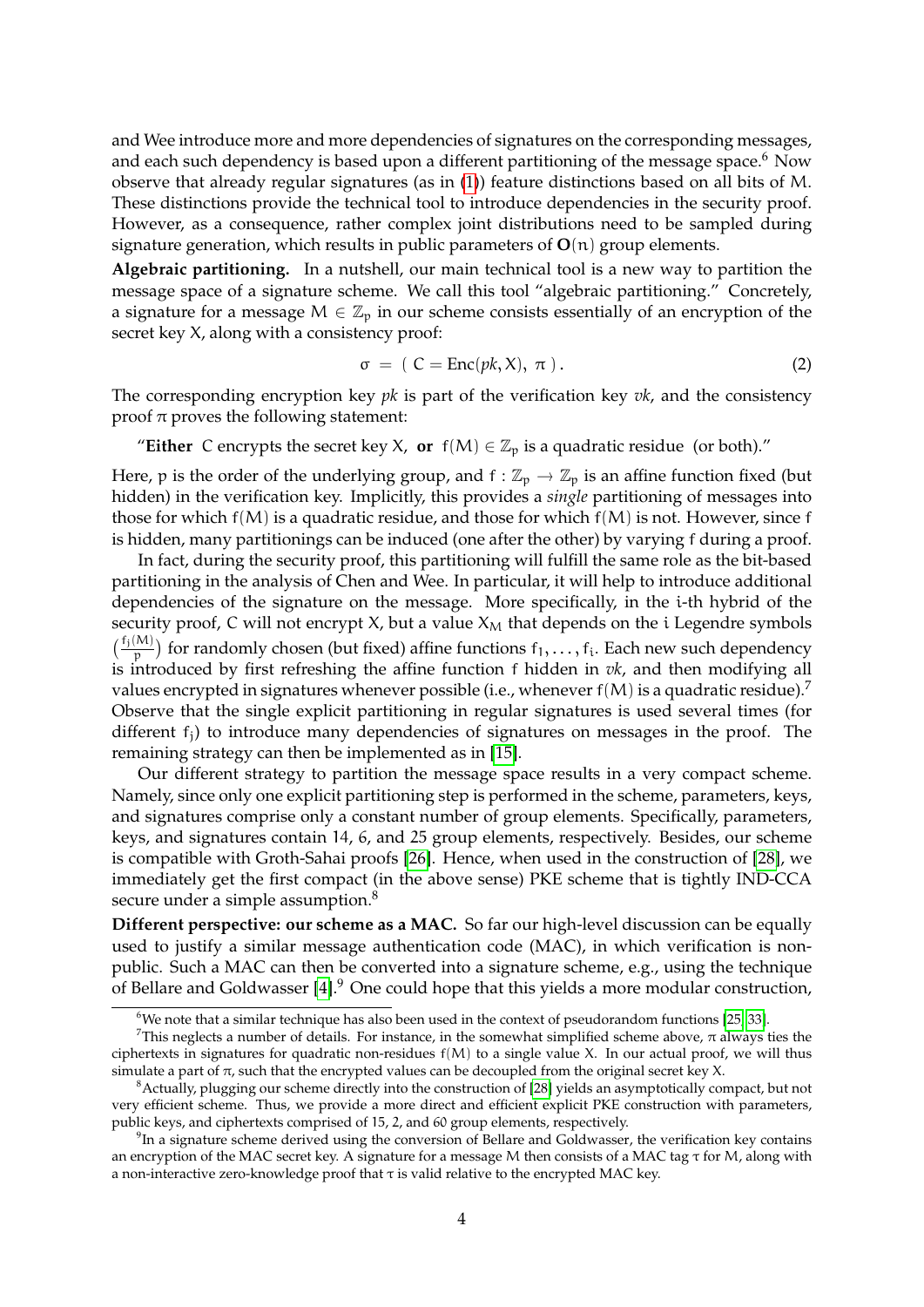possibly with a MAC as a simpler basic building block. (In particular, this approach was suggested by a reviewer.)

In this work, we still present our idea directly in terms of a signature scheme. One reason is that a MAC following the strategy described above would actually not be significantly less complex than a full signature scheme. In particular, already a MAC would require Groth-Sahai proofs. Moreover, a modular approach in the spirit of [\[4\]](#page-19-21) would require "algebraically compatible" building blocks (to allow for an efficient and tightly secure overall scheme), and would seem to lead to a more complex presentation.

**Open problems.** Besides of course obtaining more efficient (and compact) schemes, it would be interesting to apply similar ideas in the identity-based setting. Specifically, currently there is no fully compact identity-based encryption (IBE) scheme whose security can be tightly based on a standard assumption.<sup>10</sup> However, it is not obvious how to use algebraic partitioning in the identity-based setting. Specifically, it is not clear how to "derive functionality" from valid signature proofs, in the following sense.

Namely, first note that IBE schemes can be interpreted as signature schemes, in a sense noted by Naor (cf. [\[11\]](#page-19-15)): IBE user secret keys for an identity M correspond to signatures for message M, and verification simply checks whether the alleged signature works as a decryption key for identity M. It is natural to use the same interpretation to try to "upgrade" a signature scheme to an IBE scheme. For this strategy, however, one must find a way to make a signature σ act as a decryption trapdoor, and thus to "derive functionality from  $σ$ " (as opposed to just check σ for validity). In common discrete-log-based IBE schemes, this functionality property is achieved by the fact that a pairing operation is used to pair IBE user secret keys with ciphertext elements. The result of this pairing operation is then a common secret that is shared between encryptor and decryptor.

Our strategy, however, crucially uses *quadratic*  $\mathbb{Z}_p$ -equations in signatures (to implement the algebraic partitioning of messages). In particular, our signature scheme uses a pairing operation already to implement these quadratic equations (even though signatures in our scheme consist solely of group elements in the source group of the pairing). As a consequence, the pairing operation cannot be used anymore to derive a common secret shared with the encryptor. Hence, at least a straightforward way to turn our signature scheme into an IBE scheme fails.<sup>11</sup>

**Roadmap.** After recalling some basic definitions, we present our signature scheme in Section [3.](#page-9-0) In Section [4,](#page-16-0) we give a direct construction of a PKE scheme derived from our signature scheme. In Appendix [A,](#page-20-11) we give more details on the exact Groth-Sahai equations arising from the consistency proofs of signatures and ciphertexts. In Appendix [B,](#page-22-0) we provide additional illustrations for the proof of our signature scheme.

**Acknowledgements.** The author would like to thank Eike Kiltz, Julia Hesse, Willi Geiselmann, and the anonymous reviewers for helpful feedback.

## **2 Preliminaries**

**Notation.** Throughout the paper,  $k \in \mathbb{N}$  denotes the security parameter. For  $n \in \mathbb{N}$ , let  $[n] := \{1, \ldots, n\}$ . For a finite set S, we denote with  $s \leftarrow S$  the process of sampling s uniformly from S. For a probabilistic algorithm A, we denote with  $y \leftarrow A(x; R)$  the process of running A on input x and with randomness R, and assigning y the result. We write  $y \leftarrow A(x)$  for

 $10$ The schemes of [\[22,](#page-19-16) [23\]](#page-19-17) are tightly secure and fully compact, but rely on a nonstandard (q-type) assumption. On the other hand, IBE schemes obtained through the "dual systems" technique (e.g., [\[37,](#page-20-12) [31\]](#page-20-13)) are compact and secure under standard assumptions, but not known to be tightly secure.

<sup>&</sup>lt;sup>11</sup>We realize that this explanation is somewhat technical and may not seem very compelling. We wish we had a better one.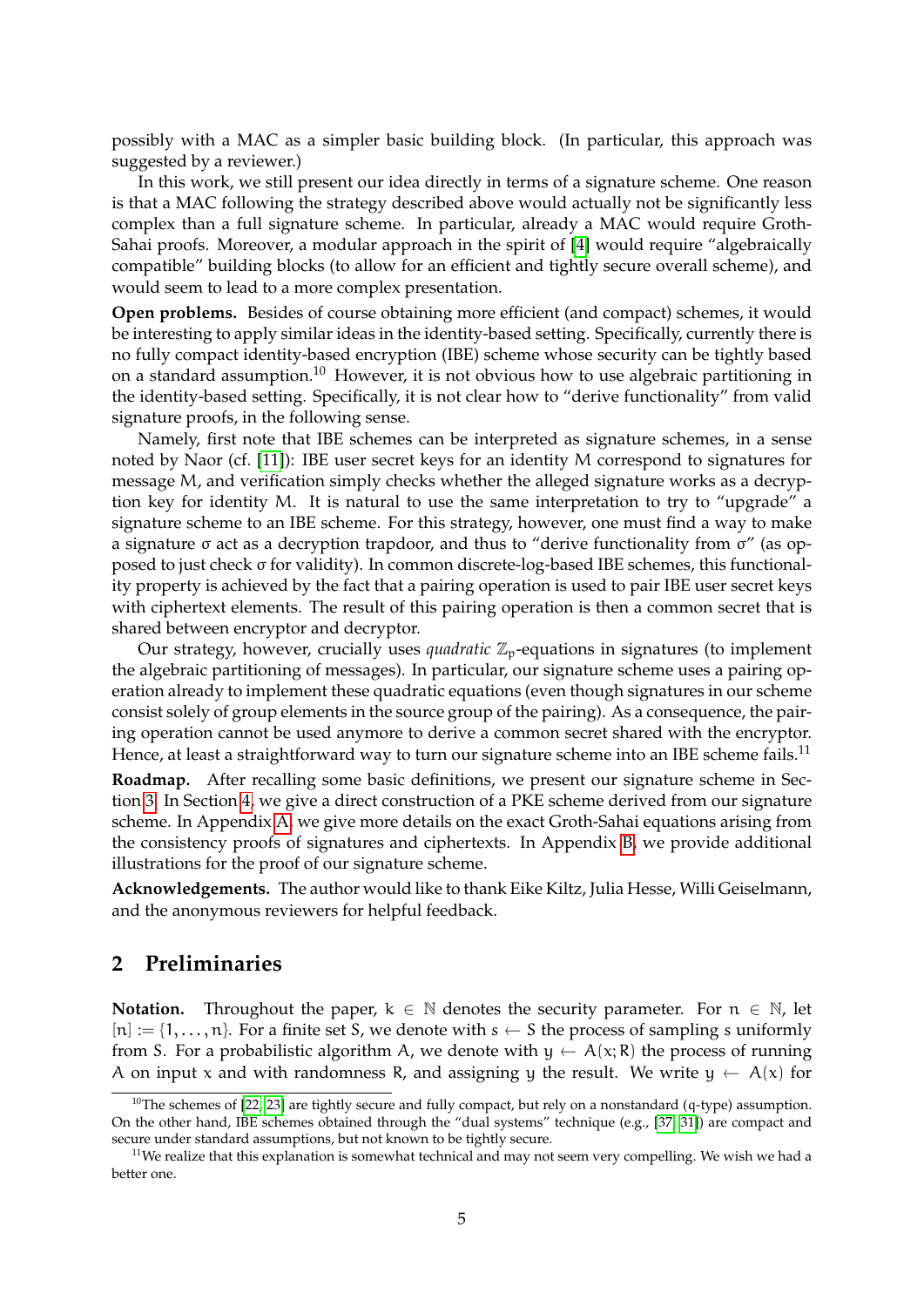$y \leftarrow A(x; R)$  with uniformly chosen R, and we write  $A(x) = y$  for the event that  $A(x; R)$  (for uniform R) outputs y. If A's running time is polynomial in k, then A is called probabilistic polynomial-time (PPT). A function  $f : \mathbb{N} \to \mathbb{R}$  is negligible if it vanishes faster than the inverse of any polynomial (i.e., if  $\forall c \exists k_0 \forall k \geq k_0 : |f(x)| \leq 1/k^c$ ).

**Collision-resistant hashing.** A hash function generator is a PPT algorithm  $H$  that, on input 1<sup>k</sup>, outputs (the description of) an efficiently computable function H : {0, 1}<sup>\*</sup>  $\rightarrow$  {0, 1}<sup>k</sup>.

**Definition 2.1** (Collision-resistance)**.** *We say that a hash function generator* H *outputs collisionresistant functions* H *(or, when the reference to* H *is clear, that such an* H *is collision-resistant), if*

$$
Adv_{\mathcal{H},\mathcal{A}}^{cr}(k) = Pr \left[ x \neq x' \land H(x) = H(x') \middle| H \leftarrow \mathcal{H}(1^k), (x,x') \leftarrow \mathcal{A}(1^k, H) \right]
$$

*is negligible for every PPT adversary* A*.*

**Signature schemes.** A signature scheme SIG consists of four PPT algorithms SPars, SGen, Sig, Ver. Parameter generation SPars(1<sup>k</sup>) outputs public parameters *spp* that are shared among all users. Key generation SGen(*spp*) takes public parameters *spp*, and outputs a verification key *vk* and a signing key *sigk*. The signature algorithm Sig(*spp*,*sigk*,M) takes public parameters *spp*, a signing key *sigk*, and a message M, and outputs a signature σ. Verification Ver(*spp*, *vk*,M, σ) takes public parameters *spp*, a verification key *vk*, a message M, and a potential signature σ, and outputs a verdict  $b \in \{0, 1\}$ . For correctness, we require that  $1 \leftarrow \text{Ver}(\textit{spp}, \textit{vk}, M, \sigma) = 1$ always and for all M, all  $(vk, sigk) \leftarrow \text{SGen}(1^k)$ , and all  $\sigma \leftarrow \text{Sig(spp, sigk, M)}$ . For the sake of readability, we will omit the public parameters *spp* from invocations of Sig and Ver when the reference is clear.

**Definition 2.2** (Multi-user (one-time) existential unforgeability)**.** *Let* SIG *be a signature scheme as above, and consider the following experiment for an adversary* A*:*

- *1. A specifies (in unary) the number*  $n_{U} \in N$  *of desired scheme instances.*
- 2. The experiment then samples parameters spp  $\leftarrow$  SPars(1<sup>k</sup>) as well as  $n_U$  keypairs  $(vk^{(\ell)}, sigk^{(\ell)}) \leftarrow$ SGen(*spp*)*.*
- 3. A is invoked on input  $(1^k, spp, (vk^{(\ell)})_{\ell=1}^{n_U})$ , and gets access to signing oracles  $Sig(sigk^{(\ell)}, \cdot)$  for all  $\ell \in [\mathfrak{n}_\mathsf{U}]$ *. Finally, A outputs an index*  $\ell^* \in [\mathfrak{n}_\mathsf{U}]$  *and a potential forgery*  $(\mathsf{M}^*, \sigma^*)$ *.*
- 4. *A* wins iff  $\text{Ver}(\nu k^{(\ell^*)}, M^*, \sigma^*) = 1$  and  $M^*$  has not been queried to  $\text{Sig}(sigk^{(\ell^*)}, \cdot)$ .

Let Adv<sub>SIG, A</sub> (k) *denote the probability that A wins in the above experiment. We say that* SIG *is existentially unforgeable under chosen-message attacks in the multi-user setting (EUF-mCMA secure) iff* Adveuf-mcma SIG,<sup>A</sup> (k) *is negligible for every PPT* A*. Let* Advot-euf-mcma SIG,<sup>A</sup> (k) *be the probability that* A *wins in the slightly modified experiment in which only one* Sig-query to each scheme instance  $\ell$  *is allowed. We say that* SIG *is existentially unforgeable under one-time chosen-message attacks in the multi-user* setting (OT-EUF-mCMA secure) iff  $\overline{\mathrm{Adv}}^{\mathrm{ot-euf-mcma}}_{\mathrm{SIG},\mathcal{A}}(\mathsf{k})$  is negligible for every PPT  $\mathcal{A}.$ 

**Public-key encryption schemes.** A public-key encryption (PKE) scheme PKE consists of four PPT algorithms (EPars, EGen, Enc, Dec). The parameter generation algorithm EPars( $1^k$ ) outputs public parameters *epp*. Key generation EGen(*epp*) outputs a public key *pk* and a secret key *sk*. Encryption Enc(*epp*, *pk*,M) takes parameters *epp*, a public key *pk*, and a message M, and outputs a ciphertext C. Decryption Dec(*epp*,*sk*, C) takes public parameters *epp*, a secret key *sk*, and a ciphertext C, and outputs a message M. For correctness, we require  $Dec(epp, sk, C) = M$  always and for all M, all  $epp \leftarrow EPars(1^k)$ , all  $(pk, sk) \leftarrow EGen(epp)$ , and all  $C \leftarrow \text{Enc}(\text{epp}, \text{pk}, M)$ . As with signatures, we usually omit the public parameters *epp* from invocations of Enc and Dec.

**Definition 2.3** (Multi-user, multi-challenge indistinguishability of ciphertexts)**.** *For a public-key encryption scheme* PKE *and an adversary* A*, consider the following security experiment* Expind-mcca PKE,A (k)*:*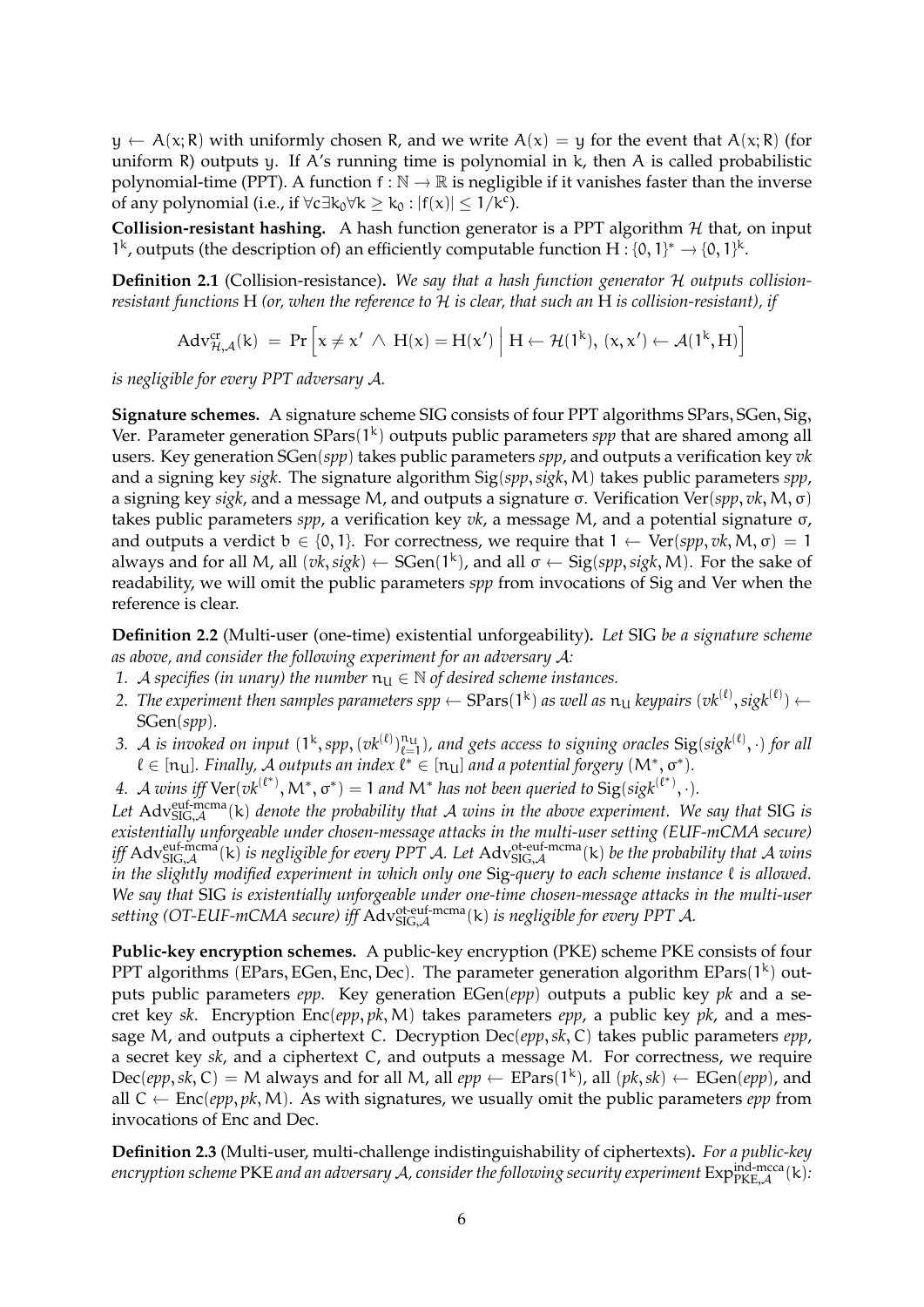- *1. A specifies (in unary) the number*  $n_U \in \mathbb{N}$  *of desired scheme instances.*
- 2. The experiment samples parameters epp  $\leftarrow$  EPars(1<sup>k</sup>), and  $n_{\text{U}}$  keypairs through  $(pk^{(\ell)}, sk^{(\ell)}) \leftarrow$ EGen(*epp*), and uniformly chooses a bit  $b \leftarrow \{0, 1\}$ .
- 3. A is invoked on input  $(1^k, epp, (pk^{(\ell)})_{\ell=1}^{\text{n}_\text{U}})$ , and gets access to challenge oracles  $\mathcal{O}^{(\ell)}$  and decryption oracles  $\rm{Dec}(sk^{(\ell)},\cdot)$  for all  $\ell\in [n_{U}].$  Here, challenge oracle  ${\cal O}^{(\ell)}$ , on input two messages  $\rm M_0,M_1$ ,  $\sigma$ *outputs an encryption* C  $\leftarrow$  Enc( $pk^{(\ell)}, M_b$ ) *of*  $M_b$ .
- 4. Finally, A outputs a bit  $b'$ , and the experiment outputs  $1$  iff  $b = b'$ .

A PPT adversary A is valid if every pair  $(M_0, M_1)$  of messages submitted to an  $\mathcal{O}^{(\ell)}$  by A satisfies  $|M_0|=|M_1|$ , and if  ${\cal A}$  never submits any challenge ciphertext (previously received from an  ${\cal O}^{(\ell)}$ ) to the *corresponding decryption oracle* Dec(*sk*(`) , ·)*. Let*

$$
Adv_{PKE,\mathcal{A}}^{ind-mcca}(k) \ = \ Pr \left[ Exp_{PKE,\mathcal{A}}^{ind-mcca}(k) = 1 \right] - 1/2.
$$

*We say that* PKE *has indistinguishable ciphertexts under chosen-ciphertext attacks in the multi-user,*  $m$ ulti-challenge setting (short: is IND-mCCA secure) iff  $\mathrm{Adv}_{\mathrm{PKE},\mathcal{A}}^{\mathrm{ind-mcca}}(k)$  is negligible for all valid  $\mathcal{A}.$ Let  $\mathrm{Adv}_{\mathrm{PKE},\mathcal{A}}^{\mathrm{ind-mcpa}}$  *be defined similarly, except that*  $\mathcal A$  *has no access to any Dec oracles.* PKE *has indistinguishable ciphertexts under chosen-plaintext attacks in the multi-user, multi-challenge setting (short:* is IND-mCPA secure) iff  $\mathrm{Adv}_{\mathrm{PKE},\mathcal{A}}^{\mathrm{ind-mcpa}}(\mathsf{k})$  is negligible for all valid  $\mathcal{A}$ *.* 

**Quadratic residues and Legendre symbols.** Let p be a prime. Then,  $QR_p \subseteq \mathbb{Z}_p^*$  is the set of quadratic residues modulo p, i.e., the set of all  $x \in \mathbb{Z}_p^*$  for which an  $r \in \mathbb{Z}_p^*$  with  $r^2 = x$  mod p exists. Given p and an  $x \in QR_p$ , such an r can be computed efficiently. For  $x \in \mathbb{Z}_p$ , we let  $\left(\frac{x}{n}\right)$  $\left(\frac{x}{p}\right) = x^{\frac{p-1}{2}}$  mod p denote the Legendre of x modulo p. We have  $\left(\frac{x}{p}\right)$  $\left(\frac{x}{p}\right) \in \{-1, 0, 1\}$ , and in particular  $\left(\frac{x}{p}\right)$  $\left(\frac{x}{p}\right) = 1 \Leftrightarrow x \in QR_p$ , as well as  $\left(\frac{x}{p}\right)$  $\left(\frac{\mathbf{x}}{\mathbf{p}}\right) = 0 \Leftrightarrow \mathbf{x} = 0$ , and  $\left(\frac{\mathbf{x}}{\mathbf{p}}\right)$  $\left(\frac{x}{p}\right) = -1 \Leftrightarrow x \in \mathbb{Z}_p^* \setminus QR_p.$ 

**Group and pairing generators.** A group generator  $G$  is a PPT algorithm that, on input  $1^k$ , outputs the description of a group  $\mathbb{G}$ , along with its (prime) order p, and a generator g of  $\mathbb{G}$ . A pairing generator  $\mathcal P$  is a PPT algorithm that, on input  $1^\mathsf{k}$ , outputs descriptions of:

- three groups  $\mathbb{G}, \mathbb{G}, \mathbb{G}_T$  of the same prime order p, along with p, and generators g,  $\hat{g}$  of  $\mathbb{G}, \mathbb{G}$ ,
- a bilinear map  $e: \mathbb{G} \times \widehat{\mathbb{G}} \to \mathbb{G}_T$  that is non-degenerate in the sense of  $e(g, \hat{g}) \neq 1 \in \mathbb{G}_T$ .

Occasionally, it will also be useful to consider a pairing generator  $P$  as a group generator (that only outputs  $(\mathbb{G}, p, q)$  or  $(\mathbb{G}, p, \hat{q})$ ).

**Assumption 2.4** (Decisional Diffie-Hellman)**.** *For a group generator* G *and an adversary* A*, let*  $\mathrm{Adv}_{\mathcal{G},\mathcal{A}}^{\mathrm{ddh}}(\mathrm{k})$  *be the following difference:* 

$$
\Pr\left[\mathcal{A}(1^k,\mathbb{G},p,g,g^x,g^y,g^{xy})=1\right]-\Pr\left[\mathcal{A}(1^k,\mathbb{G},p,g,g^x,g^y,g^z)=1\right].
$$

*Here, the probability is over*  $(\mathbb{G}, p, g) \leftarrow \mathcal{G}(1^k)$  *and uniformly chosen*  $x, y, z \in \mathbb{Z}_p$ *. We say that the Decisional Diffie-Hellman (DDH) assumption holds with respect to* G *iff* Advddh <sup>G</sup>,<sup>A</sup> *is negligible for every PPT* A*. When the reference to* G *is clear, we also say that the DDH assumption holds in* G *(and write* Advddh <sup>G</sup>,A*). On occasion, we might also say that the DDH assumption holds in groups* G *or* G^ *sampled by a pairing generator, with the obvious meaning.*

**ElGamal encryption.** The ElGamal encryption scheme PKE<sub>eg</sub> is defined as follows, where we assume a suitable group generator G.

- EPars<sub>eg</sub>(1<sup>k</sup>) runs ( $\mathbb{G}, \mathfrak{p}, \mathfrak{g}$ )  $\leftarrow \mathcal{G}(1^k)$  and outputs  $epp = (\mathbb{G}, \mathfrak{p}, \mathfrak{g})$ .
- EGen<sub>eg</sub>(*epp*) picks a uniform  $sk \leftarrow \mathbb{Z}_p$ , sets  $pk = g^{sk}$ , and outputs  $(pk, sk)$ .
- Enc(*pk*, M), for  $M \in \mathbb{G}$ , picks an  $R \leftarrow \mathbb{Z}_p$ , and outputs  $C = (g^R, pk^R \cdot M)$ .
- Dec(sk, C), for  $C = (C_1, C_2) \in \mathbb{G}^2$ , outputs  $M = C_2/C_1^{sk}$ .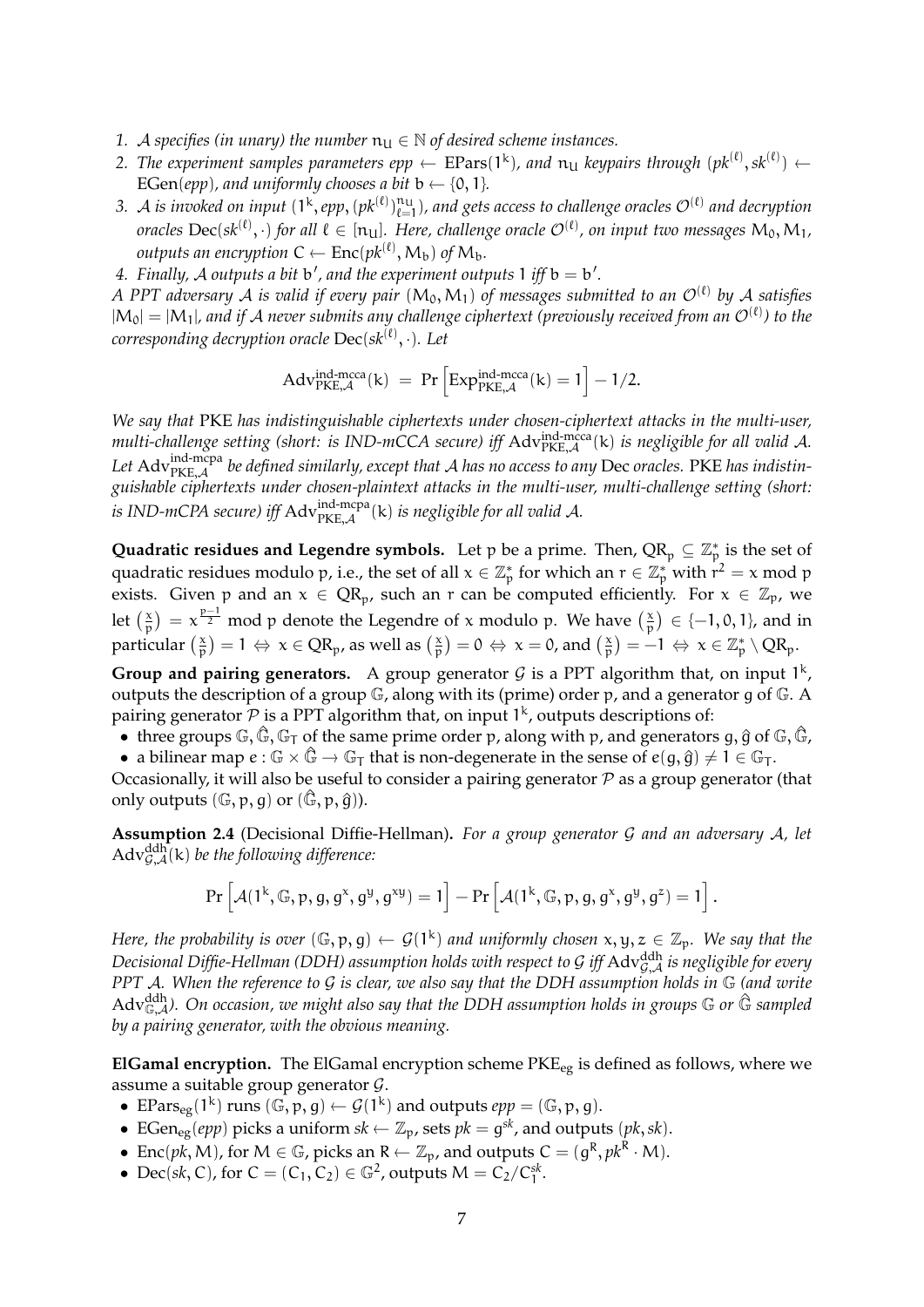The ElGamal scheme is tightly IND-mCPA secure under the DDH assumption in G. Concretely, for every valid IND-mCPA adversary  $A$ , there is a DDH adversary  $B$  (of roughly the same complexity as the IND-mCPA experiment with A) with  $\mathrm{Adv}_{\mathbb{G},\mathcal{B}}^{\mathrm{ddh}}(k) = \mathrm{Adv}_{\mathrm{PKE}_{\mathrm{eg}},\mathcal{A}}^{\mathrm{ind-mcpa}}(k)$ .

**Groth-Sahai proofs.** In a setting with a pairing generator, Groth-Sahai proofs [\[26\]](#page-20-8) provide a very versatile and efficient way to prove the satisfiability of very general classes of equations over  $\mathbb G$  and  $\hat{\mathbb G}$ . We will not need them in full generality, and the next definition only captures a number of abstract properties of Groth-Sahai proofs we will use. In particular, we will not formalize the exact classes of languages amenable to Groth-Sahai proofs. (For the exact languages used in our application, however, we give more details in Appendix [A.1.](#page-20-14)) Like [\[19,](#page-19-22) [18\]](#page-19-23), we formalize Groth-Sahai proofs as *commit-and-prove* systems:

<span id="page-8-0"></span>**Definition 2.5** (GS proofs [\[26\]](#page-20-8))**.** *The Groth-Sahai proof system for a given pairing generator* P *consists of the following PPT algorithms, where gpp denotes group parameters sampled by* P*.*

- **Common reference strings.** HGen(*gpp*) *and* BGen(*gpp*) *sample hiding, resp. binding common reference strings (CRSs)* CRS*.*
- **Commitments.** For a (hiding or binding) CRS CRS and a  $\mathbb{G}$ -,  $\hat{\mathbb{G}}$ -, or  $\mathbb{Z}_p$ -element v, the commitment *algorithm* Com(*gpp*, CRS, v; R) *outputs a commitment* C*, where* R *denotes the used random coins.*
- **Proofs.** Let CRS be a CRS, and let  $X$  be a system of equations. Each equation may be over  $\mathbb{G}$ ,  $\hat{\mathbb{G}}$ , or  $\mathbb{Z}_p$ , and involve variables and constants. Let  $(v_i)_i$  be a variable assignment that satisfies X, and let  $(R_i)_i$  *be a vector of random coins for* Com. Then  $Prove(gpp,CRS, X, (v_i, R_i)_i)$  *outputs a proof*  $\pi$ *.*
- **Verification.** For a CRS CRS, a system  $X$  of equations, a commitment vector  $(C_i)_i$  to an assignment of the variables in  $\mathcal X$  , and a proof  $\pi$ ,  $\text{Verify}(gpp,\text{CRS},\mathcal X,(\textsf{C}_\textsf{i})_\textsf{i},\pi)$  outputs a verdict  $\mathtt{b}\in\{0,1\}.$
- **Simulation.** For a hiding CRS generated as CRS  $\leftarrow$  HGen(gpp; R<sub>CRS</sub>), a system X of equations, *and a vector*  $(R_i)$  *of commitment random coins, we have that*  $Sim(gpp, R_{CRS}, \mathcal{X}, (R_i)_i)$  *outputs a simulated proof* π*.*

As with signatures and encryption, we usually omit the group parameters *gpp* on invocations of Com, Prove, Verify, Sim when the reference is clear.

<span id="page-8-1"></span>**Theorem 2.6** (Properties of GS proofs [\[26\]](#page-20-8))**.** *The algorithms from Definition [2.5](#page-8-0) satisfy the following for all choices group parameters gpp* ←  $\mathcal{P}(1^k)$  (unless noted otherwise):<br>Users no served is a gravitation of a Fanam (kiding on kinding) GBC GB

- **Homomorphic commitments.** *For any (hiding or binding) CRS* CRS*, any two given commitments* Com(CRS, v; R) and Com(CRS, v'; R') to G-elements v, v' allow to efficiently compute a commit*ment*  $Com(CRS, v \cdot v'; R \cdot R')$  to  $v \cdot v'$ . (Note that the corresponding random coins  $R \cdot R'$  can be *efficiently computed from* R *and* R 0 *.) The same holds for two commitments to* G^ *-elements, and two commitments to*  $\mathbb{Z}_p$ -elements (where the homomorphic operation on  $\mathbb{Z}_p$ -elements is addition).
- **Dual-mode commitments.** *Consider a commitment*  $C \leftarrow \text{Com(CRS}, v; R)$ *. If* CRS *is binding*, *then* C *uniquely determines* v*, and if* CRS *is hiding, then the distribution of* C *does not depend on* v*.*

**CRS indistinguishability.** For every PPT adversary A, there are PPT adversaries  $A_1$  and  $A_2$  with

$$
\begin{aligned} \left|\Pr\left[\mathcal{A}(1^k,\text{HGen}(gpp))=1\right]-\Pr\left[\mathcal{A}(1^k,\text{BGen}(gpp))=1\right]\right|\\ &\leq \left|\text{Adv}_{\mathbb{G},\mathcal{A}_1}^{\text{ddh}}(\textbf{k})\right|+\left|\text{Adv}_{\mathbb{G},\mathcal{A}_2}^{\text{ddh}}(\textbf{k})\right|, \end{aligned}
$$

*where the probability is over*  $gpp \leftarrow P(1^k)$ *, and the random coins of HGen, BGen, and A.* 

- **Perfect completeness.** *For every (hiding or binding) CRS* CRS*, every system* X *of equations, every satisfying assignment*  $(v_i)_i$  *of X, and every possible vector*  $(C_i)_i$  *of commitments generated through*  $C_i \leftarrow \text{Com(CRS}, v_i; R_i)$ , we always have Verify(CRS,  $\mathcal{X}, (C_i)_i$ , Prove(CRS,  $\mathcal{X}, (v_i, R_i)_i) = 1$ .
- **Perfect soundness.** *For every binding CRS* CRS*, every system* X *of equations that is not satisfiable, and every*  $(C_i)_i$  *and π,*  $Verify(CRS, \mathcal{X}, (C_i)_i, \pi) = 0$  always.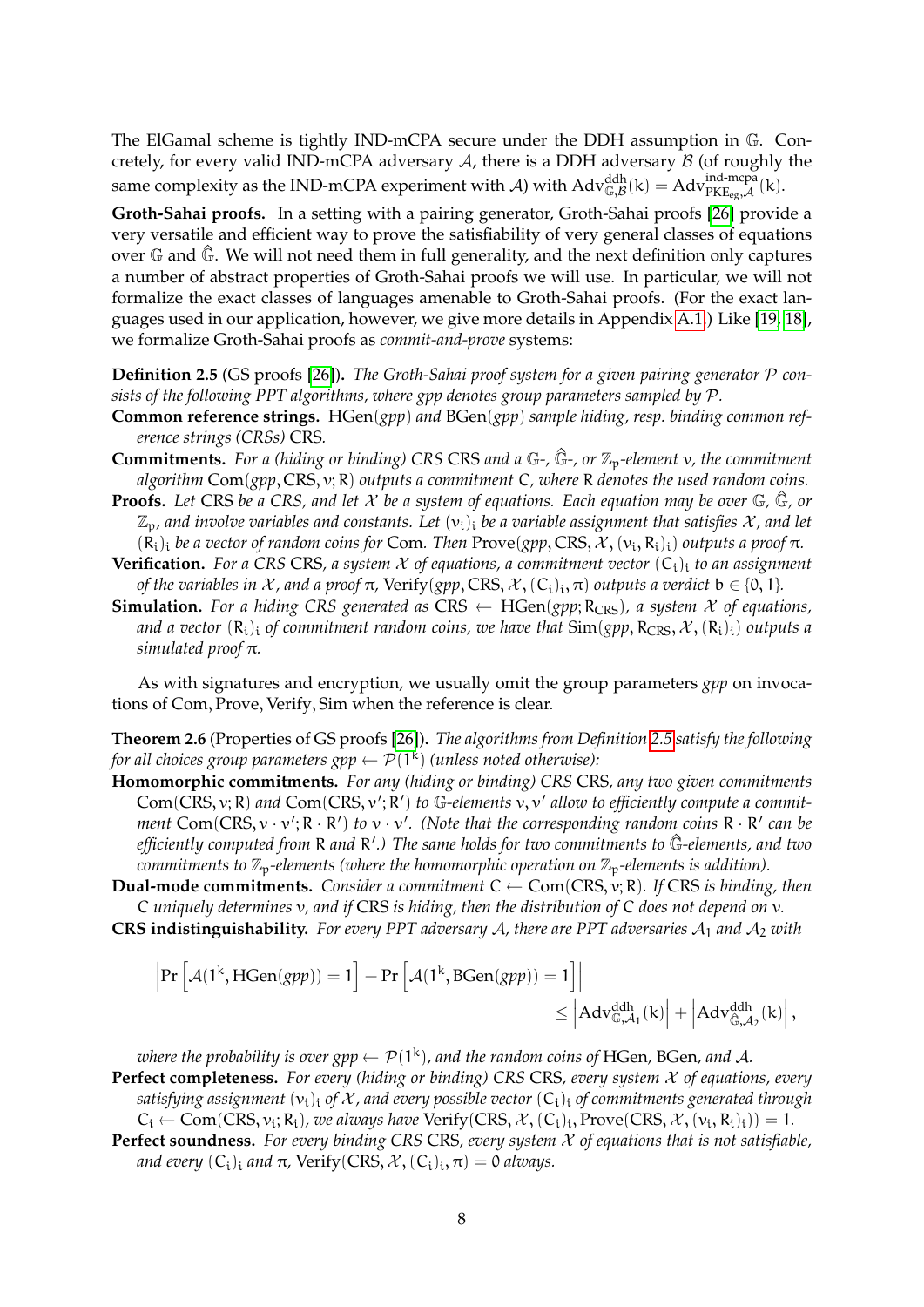**Perfect simulation.** For every hiding CRS CRS  $\leftarrow$  HGen(*gpp*; R<sub>CRS</sub>), and every system X of equa*tions that is satisfied by a variable assignment* (vi)<sup>i</sup> *, the following two distributions are identical:*

> $((C_i)_i, \text{ Prove}(CRS, \mathcal{X}, (v_i, R_i)_i)) \text{ for } C_i \leftarrow \text{Com}(CRS, v_i; R_i) \text{ and fresh } R_i,$  $((C_i)_i, Sim(R_{CRS}, X, (R_i)_i))$  for  $C_i \leftarrow Com(CRS, 1; R_i)$  and fresh  $R_i$ .

*(The probability space consists of the* R<sup>i</sup> *and the coins of* Prove *and* Sim*.)*

Since simulation is perfect (in the sense above), it also holds for reused commitments (i.e., when multiple adaptively chosen statements  $\mathcal X$  that involve the same variables and commitments are proven, see also [\[18\]](#page-19-23)). Besides, perfect simulation directly implies perfect witnessindistinguishability (under a hiding CRS): for any two vectors  $(v_i)_i$  and  $(v'_i)_i$  of satisfying assignments of a given system  $X$  of equations, the corresponding commitments and proofs  $((C_i)_i, \pi)$  and  $((C'_i)_i, \pi')$  are identically distributed. Again, this holds even if the same commitments are used in several proofs for adaptively generated statements  $X$ .

## <span id="page-9-0"></span>**3 The signature scheme**

#### <span id="page-9-1"></span>**3.1 Scheme description**

**Setting and ingredients.** We assume the following ingredients:

- A pairing generator  $P$  that outputs groups  $\mathbb{G} = \langle g \rangle$  and  $\hat{\mathbb{G}} = \langle \hat{g} \rangle$  of prime order  $p > 2^k$  and an asymmetric pairing  $e : \mathbb{G} \times \hat{\mathbb{G}} \to \mathbb{G}_T$ . We make the DDH assumption in both G and  $\mathbb{G}$ .
- The ElGamal encryption scheme (given by algorithms  $EGen_{eg}$ ,  $Enc_{eg}$ ,  $Dec_{eg}$ ) over  $\mathbb{G}$ . (That is, we will use  $P$  in place of EPars<sub>eg</sub> to generate the group  $\mathbb G$  for ElGamal.)
- A Groth-Sahai proof system for  $P$  (see Definition [2.5\)](#page-8-0), given by algorithms HGen, BGen, Com, Prove, Verify, Sim.

Public parameters. SPars(1<sup>k</sup>) samples group parameters

$$
gpp = (\mathbb{G}, \mathbb{G}, \mathbb{G}_T, p, g, \hat{g}, e) \leftarrow \mathcal{P}(1^k)
$$

and sets  $epp_{eg} = (\mathbb{G}, p, g)$ . Then, SPars generates two binding Groth-Sahai CRSs and two ElGamal keypairs:

$$
CRS1 \leftarrow BGen(gpp) \qquad (pk0, sk0) \leftarrow EGeneg(eppeg)
$$
  

$$
CRS2 \leftarrow BGen(gpp) \qquad (pk1, sk1) \leftarrow EGeneg(eppeg).
$$

The public parameters are then defined as

$$
spp = (gpp, CRS_1, CRS_2, pk_0, pk_1).
$$

**Key generation.** SGen(*spp*) first sets up the exponents

 $Z = X \leftarrow \mathbb{Z}_p^*$  and  $\alpha = \beta = 0$ ,

and commits to them using fresh random coins  $R_Z$ ,  $R_\alpha$ ,  $R_\beta$ :

$$
C_{\alpha} \leftarrow Com(CRS_1, \alpha; R_{\alpha}), \ C_{\beta} \leftarrow Com(CRS_1, \beta; R_{\beta}), \ C_Z \leftarrow Com(CRS_2, Z; R_Z).
$$

We will use that  $\alpha$ ,  $\beta$  define an affine function  $f : \mathbb{Z}_p \to \mathbb{Z}_p$  through  $f(x) = \alpha \cdot x + \beta$  mod p.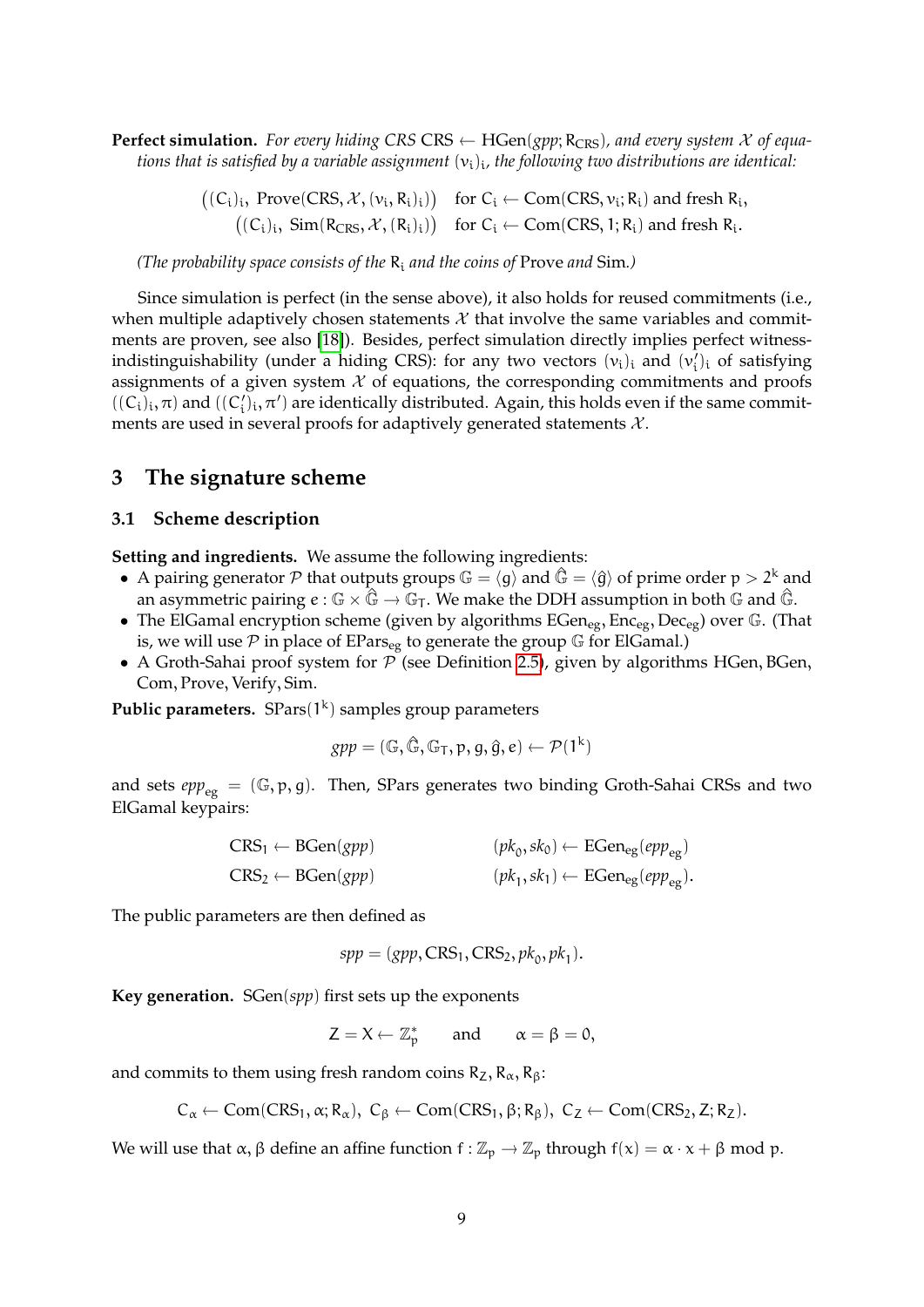Verification and signing key are given by

$$
vk = (C_Z, C_\alpha, C_\beta) \qquad sigk = (X, R_Z, R_\alpha, R_\beta).
$$

**Signature generation.** Sig(*sigk*, M), for  $M \in \mathbb{Z}_p$ , picks fresh random coins R and encrypts

$$
C_0 = \text{Enc}_{eg}(pk_0, g^{Z_0}; R)
$$
  $C_1 = \text{Enc}_{eg}(pk_1, g^{Z_1}; R)$ 

for  $Z_0 = Z_1 = X \in \mathbb{Z}_p$ , using the same coins R in both encryptions for efficiency. Then, Sig generates proofs  $\pi_1$  and  $\pi_2$  for the respective statements

<span id="page-10-1"></span>
$$
\left(\underbrace{Z_0 = Z_1}_{S1} \quad \vee \quad \underbrace{f(M) \in QR_p \cup \{0\}}_{S2}\right) \qquad \text{and} \qquad \underbrace{Z_0 = Z}_{S3}.
$$
 (3)

Here,  $Z_0$ ,  $Z_1$ ,  $Z$ , f refer to the values encrypted (resp. committed to) in  $C_0$ ,  $C_1$ ,  $C_Z$ ,  $(C_\alpha, C_\beta)$ . Concretely, Sig generates a proof  $\pi_1$  for S1  $\vee$  S2 under CRS<sub>1</sub>, using as witness  $Z_0 = Z_1 = X$  and the encryption coins R. Also, Sig computes a proof  $\pi_2$  for S3 under CRS<sub>2</sub>, using as witness X and  $R_Z$ , R. We stress that  $\pi_1$  and  $\pi_2$  are independently generated, with different (fresh) Groth-Sahai commitments to the respective witnesses. We describe the exact Groth-Sahai equations for these proofs in Appendix [A.1,](#page-20-14) and give some intuition on the meaning of the statements S1-S3 in Section [3.2](#page-10-0) below.

The signature is then defined as

$$
\sigma=(C_0,C_1,\pi_1,\pi_2).
$$

**Verification.** Ver(*spp*, *vk*, M,  $\sigma$ ) outputs 1 if and only if both proofs  $\pi_1$  and  $\pi_2$  in  $\sigma$  are valid with respect to M,  $C_0$ ,  $C_1$ ,  $C_Z$ ,  $C_\alpha$ ,  $C_\beta$ .

**Correctness.** The completeness of Groth-Sahai proofs implies the correctness of SIG.

**Efficiency.** SIG has the following efficiency characteristics (cf. Appendix [A.1\)](#page-20-14):

- The public parameters consist of 8 G- and 6  $\hat{\mathbb{G}}$ -elements, plus the group parameters *gpp*.
- Each verification key contains 2  $\mathbb{G}$  and 4  $\widehat{\mathbb{G}}$ -elements.
- Each signing key contains  $7 \mathbb{Z}_p$ -exponents.
- Each signature contains 11  $\mathbb{G}$  and 14  $\mathbb{G}$ -elements.

#### <span id="page-10-0"></span>**3.2 Security analysis**

**More details on the role of**  $\pi_1$  **and**  $\pi_2$  **in signatures.** Before we proceed to the proof, we give some intuition on the proofs  $\pi_1$  and  $\pi_2$  published in signatures (and the statements S1-S3):

- $\pi_1$  proves that *either*  $C_0$  and  $C_1$  encrypt the same value *or* that the signed message satisfies a special property S2 (or both). In the scheme, all messages are special in this sense (because  $f(M) = 0$  for all M). However, in the proof, we can adjust f and, e.g., partition the set of messages into special and non-special ones in a random and roughly balanced way. Intuitively, this provides a means to make the double encryption  $(C_0, C_1)$  inconsistent (and subsequently change the encrypted values) in signatures for special messages. At the same time, any valid adversarial forgery on a *non-special* message (that does not satisfy S2) must carry a consistent double encryption  $(C_0, C_1)$ .
- In the scheme,  $\pi_2$  ties the plaintext encrypted in  $C_0$  to the master secret Z. In the simulation, we will remove that connection by simulating  $\pi_2$ . Specifically, recall that  $\pi_1$  and  $\pi_2$  are independently generated, using independently generated Groth-Sahai commitments to the respective witnesses. Thus, in the proof, we can simulate  $\pi_2$  without witness (by choosing a hiding CRS<sub>2</sub> and using Sim), while preserving the soundness of  $\pi_1$  (assuming CRS<sub>1</sub> is binding). This simulation of  $\pi_2$  will be instrumental in changing the message encrypted in  $C_0$  (when the signed message is special in the above sense).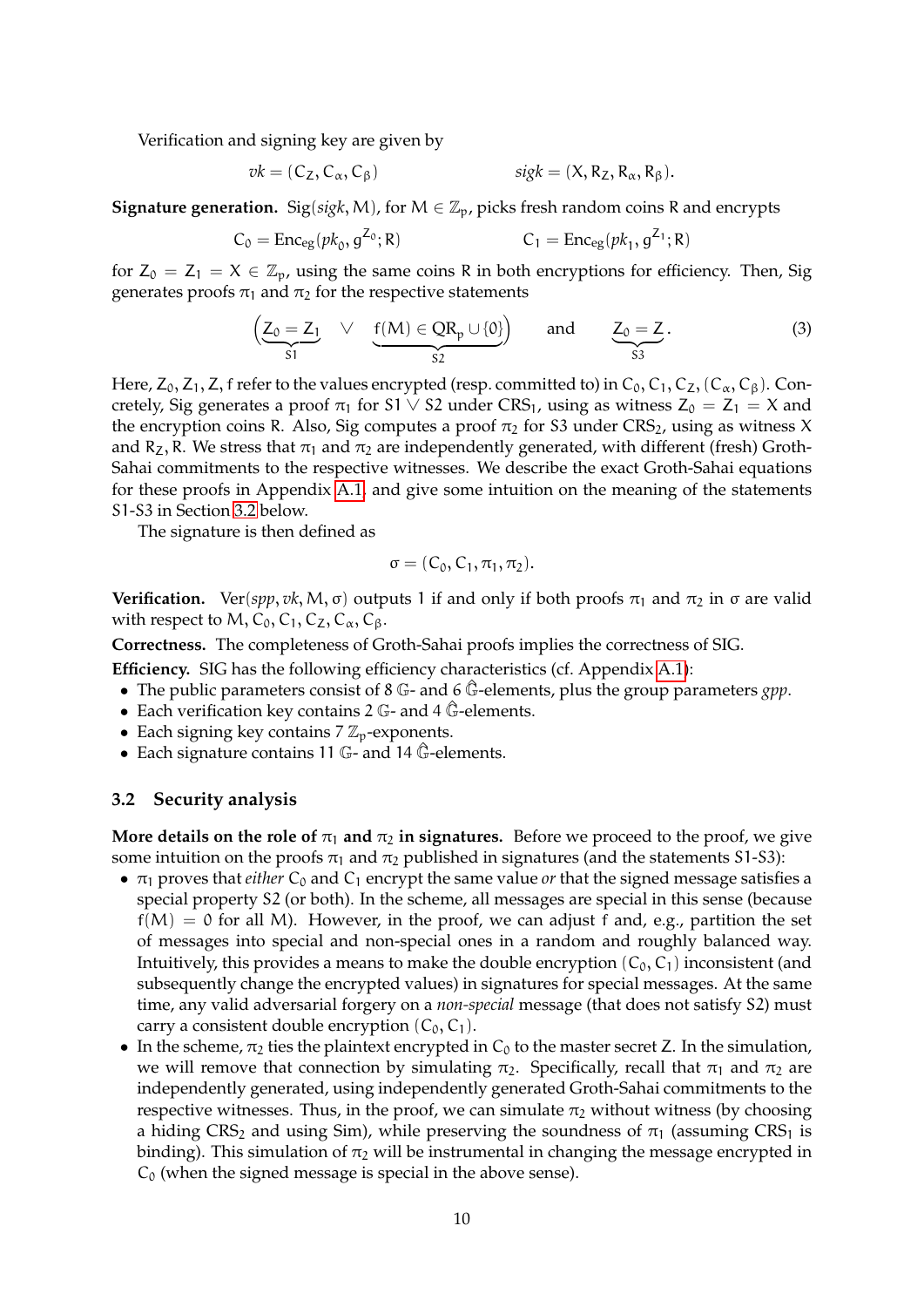<span id="page-11-0"></span>**Theorem 3.1** (Security of SIG)**.** *Under the DDH assumptions in* G *and* G^ *, the signature scheme* SIG *from Section [3.1](#page-9-1) is EUF-mCMA secure. Concretely, for every EUF-mCMA adversary* A *on* SIG*, there exist DDH adversaries* B *and* B 0 *(of roughly the same complexity as the EUF-mCMA experiment with* A *and* SIG*) with*

$$
Adv_{SIG,\mathcal{A}}^{cut\text{-}mcma}(k) \le (8n+1) \cdot |Adv_{G,\mathcal{B}}^{ddh}(k)| + (4n+1) \cdot |Adv_{\hat{G},\mathcal{B}}^{ddh}(k)| + O(n/2^k)
$$
(4)

for  $n = 2\lceil \log_2(p) \rceil + \mathsf{k}$ , where  $p$  denotes the order of  $\mathbb G$  and  $\hat{\mathbb G}$ , and  $\mathsf k$  is the security parameter.

**Proof outline.** The proof starts with a number of preparations for the core argument. Our main goal during this phase will be to implement an additional and explicit check of A's forgery  $\sigma^* = (C_0^*, C_1^*, \pi_1^*, \pi_2^*)$  for  $Dec_{eg}(sk_0, C_0^*) = g^{X^*}$ . (Note that in the default key setup, this explicit check is redundant, since valid signatures *must* fulfill statement S3 from [\(3\)](#page-10-1).)

In the core argument (from Game 4 to Game 5, detailed in Lemma [3.2\)](#page-12-0), we replace the value X used in generated signatures and the additional forgery check with a value  $\mathcal{H}(M)$  that depends on the signed message. We start with a constant function  $\mathcal{H}(M) = X$  (which corresponds to Game 4), and then introduce more and more dependencies of  $\mathcal{H}(M)$  on the Legendre symbols  $\left(\frac{f_j(M)}{p}\right)$  for independently and randomly selected (invertible) affine functions  $f_j$ .

Each such dependency is introduced as follows. We start by committing to (the coefficients of) a new random function  $f^*$  in  $C_\alpha, C_\beta$ . This change allows us to modify the messages  $Z_0, Z_1$ encrypted in generated signatures for all M with  $f^*(M) \in QR_p \cup \{0\}$  (and only for those M), by proving S2 (and not S1) in signatures. We will also abort if A's forgery satisfies  $f^*(M^*) \in$  $QR_p \cup \{0\}$ , and we will keep enforcing our forgery check on  $C_0^*$ . Hence, from A's point of view, an additional dependency on  $\left(\frac{f^*(M)}{n}\right)$  $\binom{[M]}{p}$  is consistently introduced on *all* signatures. More importantly, this dependency is also enforced during the additional forgery check.

After sufficiently many such dependencies are introduced (for several different f\*), all signatures are consistently generated with (or checked for)  $Z_0 = Z_1 = \mathcal{R}(M)$  for a truly random function  $\mathcal{R}$ . At this point, A has to predict a truly random function  $\mathcal{R}$  on a fresh input  $M^*$  in order to produce a valid forgery. Hence, A's forgery success must be negligible.

Figs. [1](#page-22-1) and [2](#page-23-0) (on page [22](#page-22-1) and page [23\)](#page-23-0) give a more technical summary of the game transitions of the proof (also taking into account the notation for the multi-user case). The remainder of this section is devoted to a detailed proof.

*Proof of Theorem [3.1.](#page-11-0)* We proceed in games. Let *out*<sub>i</sub> denote the output of Game i.

**Game** 1 is the original EUF-mCMA game with A and SIG. Of course,

<span id="page-11-1"></span>
$$
Pr\left[\text{out}_1 = 1\right] = \text{Adv}_{\text{SIG},\mathcal{A}}^{\text{euf-mcma}}(k). \tag{5}
$$

In the following, we apply a superscript to variables to denote to which SIG instance they belong. For instance, we denote with  $X^{(\ell)}$  and  $sk^{(\ell)}_{Q_1}, sk^{(\ell)}_1$  the respective values from the  $\ell$ -th used SIG instance. Furthermore, we write  $X^*$  for  $X^{(\ell^*)}$  for the challenge instance  $\ell^*$  selected by A for his forgery, and similarly for  $sk_0^*$  and  $sk_1^*$ .

Thus, in **Game** 2, we implement an additional "forgery check". Concretely, we only consider a forgery  $\sigma^* = (C_0^*, C_1^*, \pi_1^*, \pi_2^*)$  from A as valid if  $\pi_1^*$  and  $\pi_2^*$  are valid *and* if  $\text{Dec}_{eg}(sk_0^*, C_0^*)$  $g^{X^*}$ . (Otherwise, the game outputs 0.) This change is purely conceptual: indeed, since  $CRS_2$  is binding, we can use the soundness of Groth-Sahai proofs. Thus, any valid proof  $\pi_2^*$  guarantees that S3 (from [\(3\)](#page-10-1)) holds, and so  $\text{Dec}_{eg}(sk_0^*, C_0^*) = g^{\tilde{X}^*}.$  We obtain

$$
Pr[out_2 = 1] = Pr[out_1 = 1]. \tag{6}
$$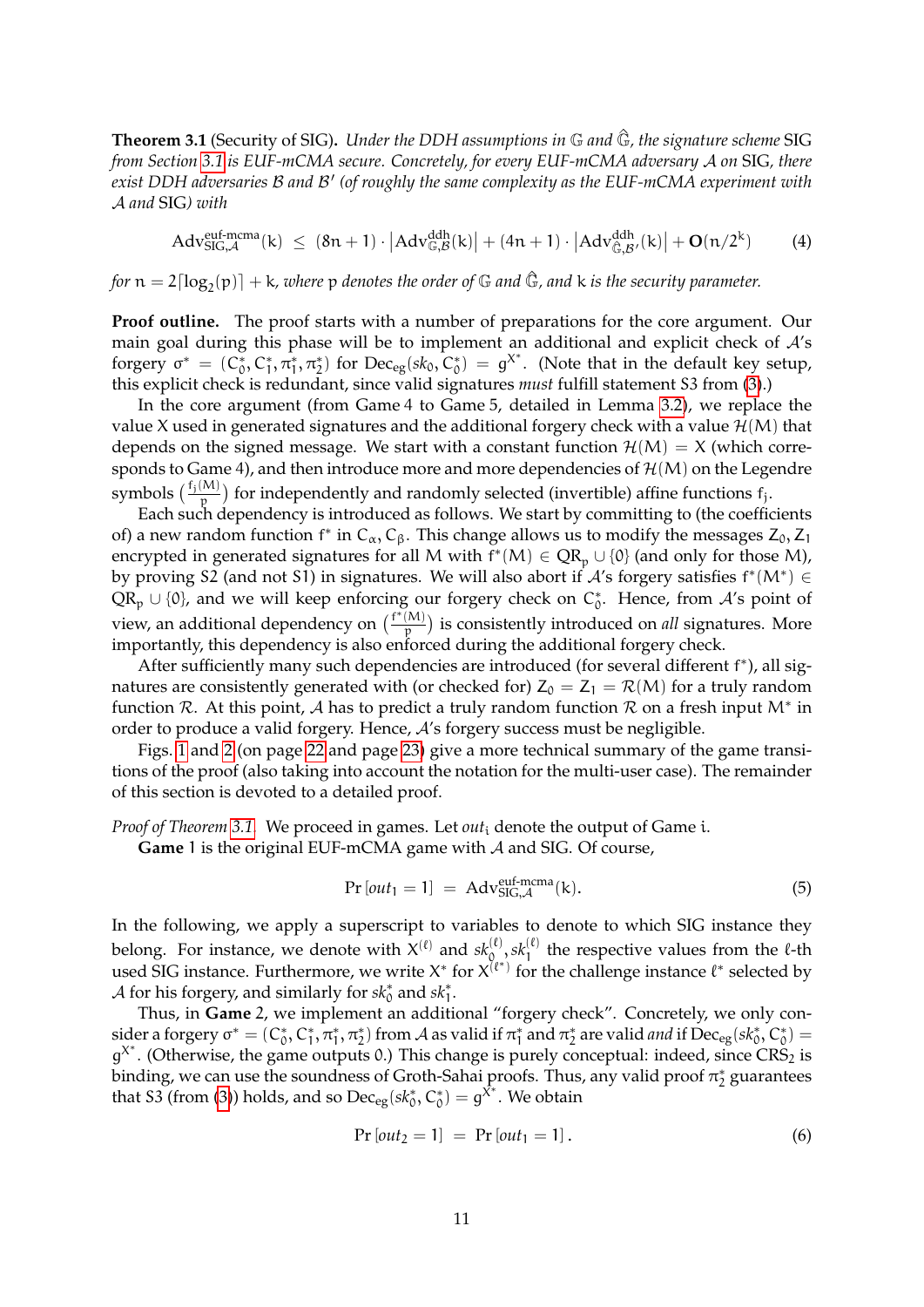In **Game** 3, we generate both CRS<sub>1</sub> and CRS<sub>2</sub> as hiding CRSs, using HGen. The CRS indistinguishability of Groth-Sahai proofs yields

$$
\Pr\left[out_3 = 1\right] - \Pr\left[out_2 = 1\right] \ = \ \text{Adv}_{\mathbb{G},\mathcal{B}_3}^{\text{ddh}}(k) + \text{Adv}_{\mathbb{G},\mathcal{B}_3}^{\text{ddh}}(k) \tag{7}
$$

for suitable DDH adversaries  $B_3$  and  $B'_3$ . (Here, we use the re-randomizability of DDH tuples. This enables a reduction that loses only a factor of 1 instead of 2.)

In **Game** 4, we simulate all proofs  $\pi_2$  in signatures generated for A, using the Groth-Sahai simulator Sim (on input the random coins  $R_{CRS}$  used to prepare CRS). We also generate the corresponding commitments  $C_Z$  in all verification keys as  $C_Z \leftarrow \text{Com}(CRS_2, 1)$ . We stress that all  $X^{(\ell)}$  are still chosen randomly, and all signatures are generated with encryptions  $C_0, C_1$  of  $X^{(\ell)}$ . By the simulation property of Groth-Sahai proofs (see Theorem [2.6](#page-8-1) and the following comment concerning the reuse of commitments), these changes do not affect  $A$ 's view:

$$
Pr[out_4 = 1] = Pr[out_3 = 1]. \tag{8}
$$

In **Game** 5, we change the generation of signatures *and* the forgery check from Game 2 as follows. To describe these changes, let  $\mathcal{R}^{(\ell)} : \mathbb{Z}_p \to \mathbb{Z}_p^*$  (for all scheme instances  $\ell \in [n_U]$ ) be truly random functions. Our changes in Game 5 are then as follows:

- All signatures generated for A contain encryptions  $C_0$ ,  $C_1$  of exponents  $Z_0 = Z_1 = \mathcal{R}^{(\ell)}(M)$ (encoded as  $g^{Z_0}, g^{Z_1}$ ) instead of  $Z_0 = Z_1 = X^{(\ell)}$ , where M is the signed message. As in Game 4, the corresponding proof  $\pi$  is generated using witnesses for S1 and S3 from [\(3\)](#page-10-1).
- Any forgery  $\sigma^* = (C_0^*, C_1^*, \pi_1^*, \pi_2^*)$  for a (fresh) message  $M^*$  from  $A$  is considered valid only if  $\pi_1^*$  and  $\pi_2^*$  are valid *and*  $\text{Dec}_{eg}(sk_0^*, C_0^*) = \mathcal{R}^*(M^*)$  holds. Otherwise, the game outputs 0. (Again, we use the shorthand notation  $\mathcal{R}^* = \mathcal{R}^{(\ell^*)}$  for the challenge instance  $\ell^*$ .)

In particular, the second change implies that

$$
Pr\left[out_{5}=1\right] \leq 1/(p-1) \leq 1/2^{k}, \tag{9}
$$

since  $\mathcal{R}^*(M^*)$  is information-theoretically hidden from A.

Hence, it remains to relate Game 4 and Game 5:

<span id="page-12-0"></span>**Lemma 3.2.** For  $n = 2\lceil \log_2(p) \rceil + k$  *and suitable DDH adversaries*  $\mathcal{B}_5$  *and*  $\mathcal{B}'_5$ *, we have* 

<span id="page-12-1"></span>
$$
\left| \Pr \left[ \text{out}_5 = 1 \right] - \Pr \left[ \text{out}_4 = 1 \right] \right| \leq 8\pi \cdot \left| \text{Adv}_{\mathbb{G}, \mathcal{B}_5}^{\text{ddh}}(k) \right| + 4\pi \cdot \left| \text{Adv}_{\mathbb{G}, \mathcal{B}_5'}^{\text{ddh}}(k) \right| + O(\pi/2^k). \tag{10}
$$

Before we prove Lemma [3.2,](#page-12-0) we remark that putting together [\(5](#page-11-1)[-10\)](#page-12-1), we obtain [\(27\)](#page-18-0), which is sufficient to show Theorem [3.1.](#page-11-0)

*Proof of Lemma [3.2.](#page-12-0)* We will consider a series of hybrid games between Game 4 and Game 5. Concretely, Game 4.i (for  $i \ge 0$ ) is defined like Game 4, except for the following changes:

• We initially uniformly and independently choose i invertible affine functions  $f_j : \mathbb{Z}_p \to \mathbb{Z}_p$ (for  $j \in [i]$ ). The  $f_j$  define a "partial fingerprint" function  $\mathcal{L}_i : \mathbb{Z}_p \to \{-1, 0, 1\}^i$  through

<span id="page-12-2"></span>
$$
\mathcal{L}_{i}(M) = \left( \left( \frac{f_{1}(M)}{p} \right), \dots, \left( \frac{f_{i}(M)}{p} \right) \right). \tag{11}
$$

For every scheme instance  $\ell \in [\mathfrak{n}_\mathsf{U}]$ , let  $\mathcal{H}^{(\ell)}_\mathsf{i}$  $\mathcal{L}_{i}^{(\ell)}: \mathbb{Z}_{p} \to \mathbb{Z}_{p}^{*}$  be the composition of  $\mathcal{L}_{i}$  with a truly random function  $\mathcal{R}^{(\ell)}_{\text{i}}$  $\mathbb{Z}_{\mathfrak{p}}^{\left(\ell\right)}:\{-1,0,1\}^{\mathfrak{i}}\to\mathbb{Z}_{\mathfrak{p}}^{*}$  (so that  $\mathcal{H}_{\mathfrak{i}}^{\left(\ell\right)}$  $i^{(\ell)}(M) = \mathcal{R}_i^{(\ell)}$  $\mathcal{L}_{i}^{(\mathfrak{c})}(\mathcal{L}_{i}(M))).$ 

- Signatures for A contain encryptions  $C_0$ ,  $C_1$  of exponents  $Z_0 = Z_1 = \mathcal{H}_i^{(\ell)}$  $i^{\left(\mathfrak{c}\right)}(M).$
- Any forgery  $\sigma^* = (C_0^*, C_1^*, \pi_1^*, \pi_2^*)$  for a (fresh) message  $M^*$  from  $A$  is considered valid only if  $\pi_1^*$  and  $\pi_2^*$  are valid *and*  $\text{Dec}_{\text{eg}}(sk_0^*,C_0^*)=\mathcal{H}^{(\ell)}_{\text{i}}$  $i^{(\ell)}(M^*).$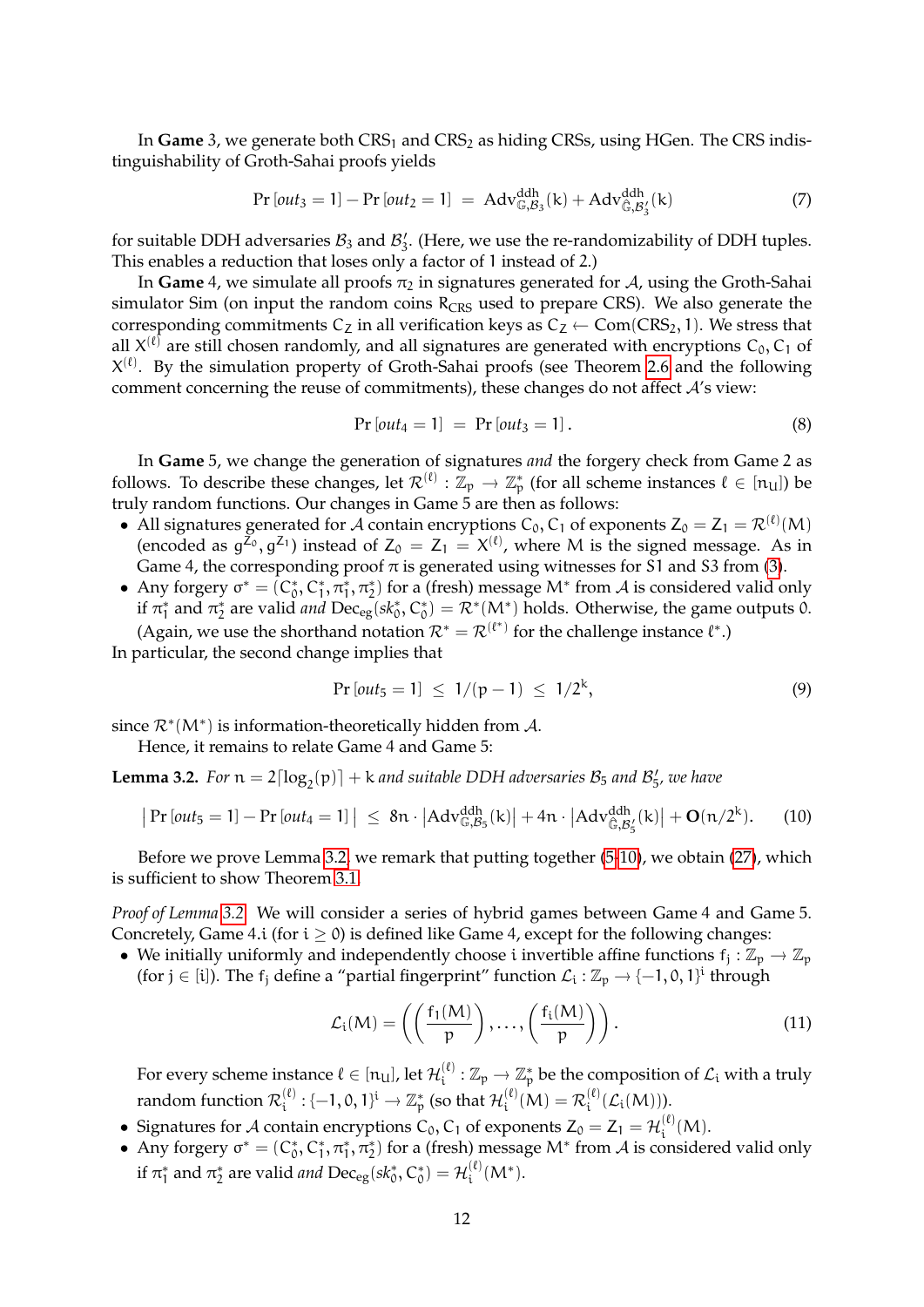Note that every  $\mathcal{H}_0^{(\ell)}$  $\sigma_0^{(t)}$  is a constant function that maps every input M to the same random value. Hence, Game 4.0 is identical to Game 4:

<span id="page-13-2"></span>
$$
Pr[out_{4,0} = 1] = Pr[out_4 = 1]. \qquad (12)
$$

Conversely, for large enough i and with high probability, the "fingerprint function"  $\mathcal{L}_i$  becomes injective, so that all  $\mathcal{H}^{(\ell)}_{\text{i}}$  $\mathcal{L}^{(l)}_i$  become independent truly random functions from  $\mathbb{Z}_p$  to  $\mathbb{Z}_p^*$ :

<span id="page-13-0"></span>**Lemma 3.3.** For  $n = 2\lceil \log_2(p) \rceil + k$ , the function  $\mathcal{L}_n$  from [\(11\)](#page-12-2) is injective, except with probability  $1/2^k$  (over the choice of the invertible affine functions  $f_j : \mathbb{Z}_p \to \mathbb{Z}_p$ ).

We postpone a proof of Lemma [3.3](#page-13-0) for now.

Hence, the functions  $\mathcal{H}_n^{(\ell)} = \mathcal{R}_n^{(\ell)} \circ \mathcal{L}_n$  used in Game 4.n (for  $n = 2\lceil \log_2(p) \rceil + k$ ) are statistically close to truly random functions  $\mathcal{R}^{(\ell)}$  (as used in Game 5):

<span id="page-13-3"></span>
$$
|\Pr[\text{out}_{4,n} = 1] - \Pr[\text{out}_5 = 1]| \le 1/2^k. \tag{13}
$$

**The algebraic partitioning.** Thus, we only need to show that there is no detectable difference between Game 4.i and Game  $4.(i + 1)$  for any i. We do so using a hybrid argument (i.e., a sequence of games) that interpolates between Game 4.i and Game  $4.(i + 1)$ . (See Fig. [2](#page-23-0) for an overview.) In short, we first refresh the affine function f from  $C_{\alpha}$ ,  $C_{\beta}$  to a fresh random (but invertible) affine function f\*. Next, we use f\* to implement a different treatment of signatures, depending on  $\left(\frac{f(M)}{p}\right)$ . We detail these steps in the following.

Concretely, **Game** 4.i.0 is identical to Game 4.i. Thus,

<span id="page-13-1"></span>
$$
Pr[out_{4,i,0} = 1] = Pr[out_{4,i} = 1]. \tag{14}
$$

**Step 1: refresh f.** In **Game** 4.i.1, we initially choose an invertible affine function  $f^* : \mathbb{Z}_p \to \mathbb{Z}_p$ uniformly, and we abort (with output 0) if the message  $M^*$  for which  $A$  finally prepares a forgery satisfies  $f^*(M^*) \in QR_p \cup \{0\}$ . We stress that  $f^*$  is not (yet) committed to in any  $C_\alpha, C_\beta$ , and thus completely hidden from A. Hence, an abort occurs with probability  $\frac{p+1}{2p} = \frac{1}{2} + \frac{1}{2p}$ , independently of A's view, so

$$
Pr\left[out_{4,i,1}=1\right] = \left(\frac{1}{2} - \frac{1}{2p}\right) \cdot Pr\left[out_{4,i,0}=1\right] \ge \frac{1}{2} \cdot Pr\left[out_{4,i,0}=1\right] - \frac{1}{2p}.\tag{15}
$$

In **Game** 4.i.2, we commit to the coefficients  $f_0^*$ ,  $f_1^*$  of the function  $f^*$  from Game 4.i.1 in  $C_{\alpha}$ ,  $C_{\beta}$  for all verification keys (instead of the coefficients  $\alpha = \beta = 0$ ). Accordingly, we generate all signatures for A by proving statement S2 (and not S1) from [\(3\)](#page-10-1) whenever possible (i.e., upon all signature queries with  $f^*(M) \in QR_p \cup \{0\}$ . Since CRS<sub>1</sub> is hiding, we can use the witnessindistinguishability of Groth-Sahai proofs to obtain

$$
Pr[out_{4,i,2} = 1] = Pr[out_{4,i,1} = 1]. \tag{16}
$$

**Step 2: use** f ∗ **to decouple signatures.** To describe our change in **Game** 4.i.3, recall that in Game 4.i.2, functions  $\mathcal{H}^{(\ell)}_{\text{i}}$  $\mathbf{z}_{i}^{(\ell)}$  is used to determine both the values  $Z_0 = Z_1 = \mathcal{H}_i^{(\ell)}$  $i^{(t)}(M)$  encrypted in  $C_0$ ,  $C_1$  upon signature queries, and to implement the forgery check. In Game 4.i.3, we use *three* such functions  $\mathcal{H}^{(\ell)}_i$  $\mathcal{Z}_{\mathfrak{i}}^{(\ell)}, \mathcal{Z}_{\mathfrak{i}}^{(\ell)}$  $\mathcal{Q}^{(\ell)}_\mathfrak{i}, \mathcal{Q}^{(\ell)}_\mathfrak{i}$  $\mathcal{H}_i^{(\ell)}: \mathbb{Z}_p \to \mathbb{Z}_p^*$ . Each of these functions is defined like  $\mathcal{H}_i^{(\ell)}$  $\begin{matrix} 1 \\ i \end{matrix}$ for the same fingerprint function  $\mathcal{L}_i$ , but with different (i.e., independently chosen) random functions  $\mathcal{R}^{(\ell)}_{\text{i}}$  $\mathcal{H}^{(\ell)}_i$ . (In other words, we can write  $\mathcal{H}^{(\ell)}_i =$  F  $\circ$   $\mathcal{L}_i$ , and  $\mathcal{Z}^{(\ell)}_i =$  F  $'\circ$   $\mathcal{L}_i$ , and  $\mathcal{Q}^{(\ell)}_{i} =$  F  $'' \circ$   $\mathcal{L}_i$ for independently random functions  $F, F', F'' : \{-1, 0, 1\}^i \to \mathbb{Z}_p^*$ . Intuitively, thus,  $\mathcal{Z}_i^{(\ell)}$  $\mathcal{Q}^{(\ell)}_{\mathfrak{i}}$  and  $\mathcal{Q}^{(\ell)}_{\mathfrak{i}}$ i are "decoupled copies" of  $\mathcal{H}^{(\ell)}_{i}$  $\binom{v}{i}$ .)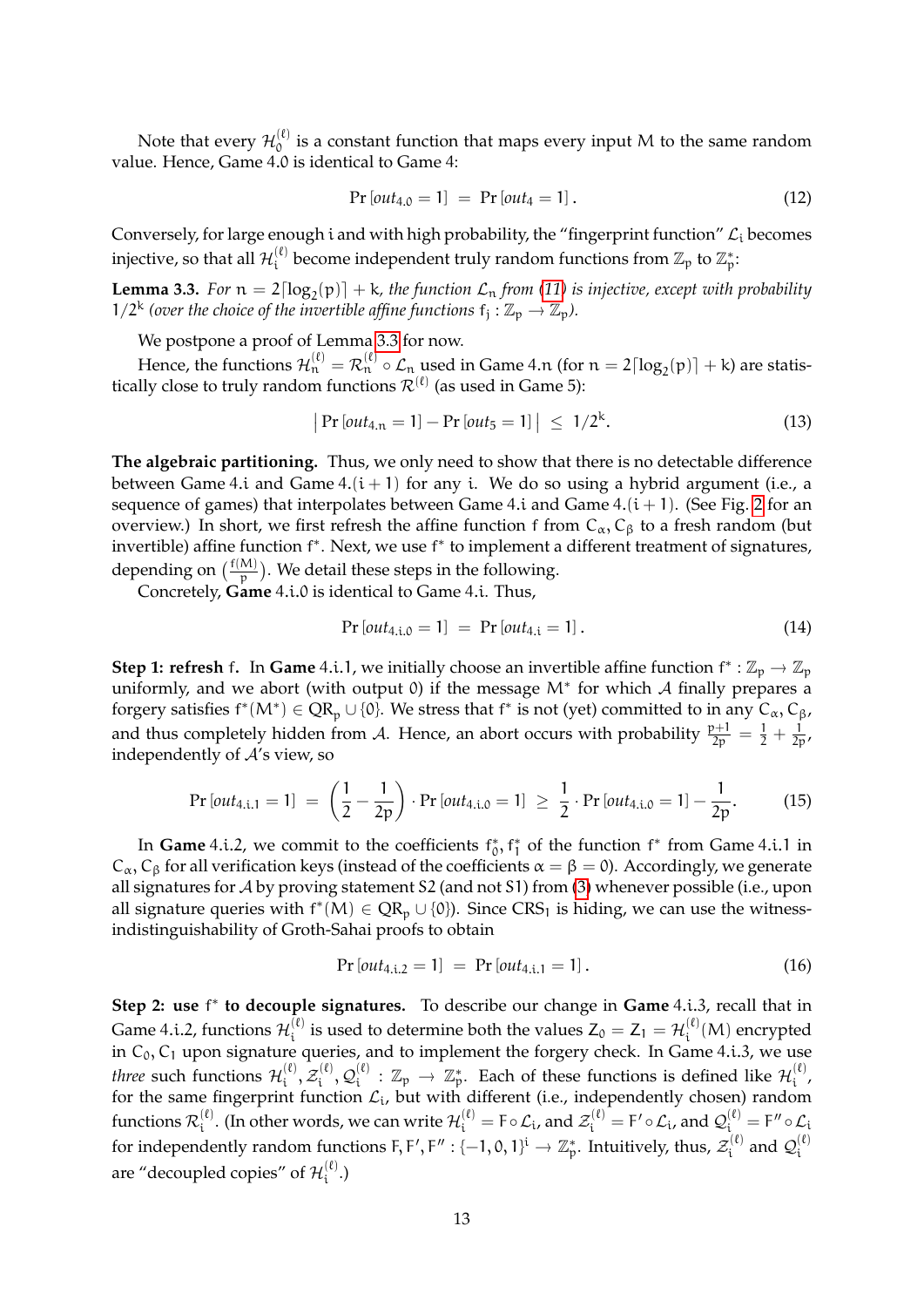Our goal will be to use the functions  $\mathcal{H}^{(\ell)}_{i}$  $\mathcal{Z}_{i}^{(\ell)}, \mathcal{Z}_{i}^{(\ell)}$  $\mathcal{Q}^{(\ell)}_\mathfrak{i}, \mathcal{Q}^{(\ell)}_\mathfrak{i}$  $\mathfrak{e}^{(\ell)}$  for messages M satisfying  $f^*(M) \notin$  $QR_p$ ,  $f^*(M) = 0$ , and  $f^*(M) \in QR_p$ , respectively. (Hence the symbols  $\mathcal Z$  and  $\mathcal Q$ .) This will be conceptually identical to using a single function  $\mathcal{H}^{(\ell)}_{i+}$  $\frac{f(t)}{t+1}$  for all messages of a given scheme instance  $\ell$ . At this point, however, we can only partially implement this strategy, since we can only replace the messages encrypted in C<sub>1</sub>, but not those from C<sub>0</sub>. (Indeed, *sk*<sup>\*</sup><sub>0</sub> is still required to implement the additional forgery check in Game 4.i.3.)

Thus, in Game 4.i.3, for every scheme instance  $\ell \in [n_\text{U}]$ , we use the respective function  $\mathcal{H}^{(\ell)}_\text{i}$ i to generate all ciphertexts  $C_0$ ,  $C_1$  in signatures (as in Game 4.i.2), with the following exceptions:

- For signature queries with  $f^*(M) = 0$ , we encrypt  $Z_1 = \mathcal{Z}_i^{(\ell)}$  $\mathcal{H}^{(\ell)}_{\mathfrak{i}}(M)$  (instead of  $Z_1 = \mathcal{H}^{(\ell)}_{\mathfrak{i}}$  $i^{\left(\mathfrak{c}\right)}(M)$ in the ciphertext  $C_1$  of the generated signature.
- For signature queries with  $f^*(M) \in QR_p$ , we encrypt  $Z_1 = \mathcal{Q}_i^{(\ell)}$  $i^{(0)}(M)$  in C<sub>1</sub>.

Note that for signatures with  $f^*(M) \in QR_p \cup \{0\}$ , the random coins used to generate C<sub>1</sub> (or C<sub>0</sub>) are not used as a witness in the process of constructing π. Furthermore, no secret key  $sk_1^{(\ell)}$  has to be known to the game. A reduction to the (tight) IND-mCPA security of ElGamal yields

$$
\sum_{i=0}^{n-1} \Pr\left[\text{out}_{4,i,3}=1\right] - \Pr\left[\text{out}_{4,i,2}=1\right] = n \cdot \text{Adv}_{\mathbb{G},\mathcal{B}_{4,i,3}}^{\text{ddh}}(k) \tag{17}
$$

for a suitable DDH adversary  $\mathcal{B}_{4,1,3}$ . (We note that even though the random coins R of C<sub>1</sub> are not known explicitly to  $\mathcal{B}_{4, i, 3}$ , a  $\mathsf{C}_0$  with reused R can be constructed from  $sk_0^{(\ell)}$  and a given  $g^R$ .)

Our next step will be to replace the values encrypted in  $C_0$  in a similar way. To do so, however, we need some preparations, since Game 4.i.3 still knows the secret keys  $sk_0^{(\ell)}$  (to finally implement the forgery check). Fortunately, however, we can alternatively use the  $sk_1^{(\ell)}$ to implement this check. (To see why this yields the same functionality, recall that by our abort rule from Game 1, we may restrict to forgeries with  $f^*(M^*) \notin QR_p \cup \{0\}$ . However, by [\(3\)](#page-10-1), a valid forgery for such a message must contain  $C_0^*$  and  $C_1^*$  that encrypt the same message.)

As a first step, in **Game** 4.i.4, we initially generate a binding CRS CRS<sub>1</sub> (using CRS<sub>1</sub>  $\leftarrow$ BGen(*gpp*)). The CRS indistinguishability of Groth-Sahai proofs ensures that

$$
\sum_{i=0}^{n-1} \Pr\left[\text{out}_{4,i,4}=1\right] - \Pr\left[\text{out}_{4,i,3}=1\right] = n \cdot \left(\text{Adv}_{\mathbb{G},\mathcal{B}_{4,i,4}}^{\text{ddh}}(k) + \text{Adv}_{\mathbb{G},\mathcal{B}_{4,i,4}'}^{\text{ddh}}(k)\right) \tag{18}
$$

for suitable DDH adversaries  $\mathcal{B}_{4,1,4}$  and  $\mathcal{B}'_{4,1,4}$ .

Next, in **Game** 4.i.5, we implement the forgery check rule from Game 2 using sk<sup>\*</sup><sub>1</sub> (and not  $sk_0^*$ ). That is, when A submits a forgery  $\sigma^* = (C_0^*, C_1^*, \pi_1^*, \pi_2^*)$ , we check if  $Dec_{eg}(sk_1^*, C_1^*)$  $\mathcal{H}^*_i(M^*)$  holds (and reject the forgery if not). We may assume that  $M^* \notin QR_p \cup \{0\}$  (since otherwise, we trivially abort anyway). But for such M<sup>∗</sup> , a valid forgery *must* fulfill S1 from [\(3\)](#page-10-1), since at this point, CRS<sub>1</sub> is binding. In other words, we have  $Dec_{\text{eg}}(sk_1^*, C_1^*) = \mathcal{H}_i^*(M^*)$  if and only if  $Dec_{eg}(sk_0^*, C_0^*) = \mathcal{H}_i^*(M^*)$ . Hence, the change in Game 4.i.5 is purely conceptual, and we get:

$$
Pr[out_{4,i,5} = 1] = Pr[out_{4,i,4} = 1]. \tag{19}
$$

Since we no longer use  $sk_0^*$  (or the random coins from any  $C_1$  generated upon a signature query), we can continue with our strategy. Specifically, in **Game** 4.i.6, we generate all ciphertexts  $C_0$ ,  $C_1$  in signatures as follows:

- For queries with  $f^*(M) \notin QR_p$ , we encrypt  $Z_0 = Z_1 = \mathcal{H}_i^{(\ell)}$  $i^{(k)}(M)$  in C<sub>0</sub> and C<sub>1</sub>.
- For queries with  $f^*(M) = 0$ , we encrypt  $Z_0 = Z_1 = \mathcal{Z}_i^{(\ell)}$  $C_i^{(0)}(M)$  in C<sub>0</sub> and C<sub>1</sub>.
- For queries with  $f^*(M) \in QR_p$ , we encrypt  $Z_0 = Z_1 = \mathcal{Q}_i^{(\ell)}$  $i^{(0)}(M)$  in C<sub>0</sub> and C<sub>1</sub>.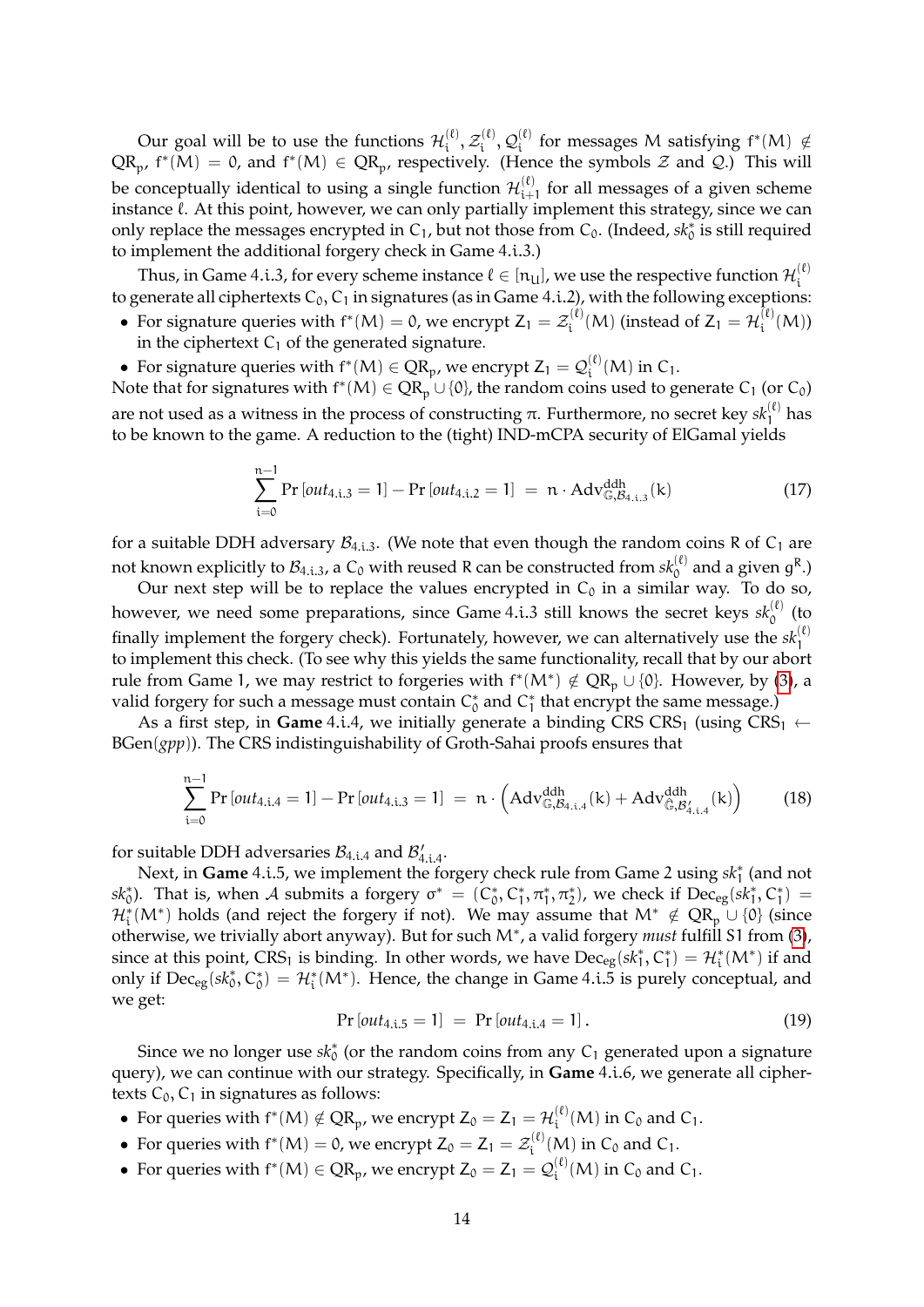Observe that the only difference to Game 4.i.5 is that the messages  $Z_0$  encrypted in ciphertexts  $C_0$  in signatures with  $f^*(M) \in QR_p \cup \{0\}$  are changed. For such encryptions, neither secret key nor random coins are used by the game. Hence, a reduction to the (tight) IND-mCPA security of ElGamal yields

$$
\sum_{i=0}^{n-1} \Pr\left[\text{out}_{4,i,6}=1\right] - \Pr\left[\text{out}_{4,i,5}=1\right] = n \cdot \text{Adv}_{\mathbb{G},\mathcal{B}_{4,i,6}}^{\text{ddh}}(k) \tag{20}
$$

for a suitable DDH adversary  $\mathcal{B}_{4,i,6}$ . (Again, a reuse of random coins between  $C_0$  and  $C_1$  is possible since the secret key  $sk_1$  is known to  $\mathcal{B}_{4,i,6}$  during the reduction.)

**Step 3: clean up.** Now in Game 4.i.6, we handle both signature queries and A's forgery with either  $\mathcal{H}^{(\ell)}_{\text{i}}$  $\overset{(\ell)}{\mathfrak{i}},\ \mathcal{Z}^{(\ell)}_{\mathfrak{i}}$  $\mathcal{Q}_i^{(\ell)}$ , or  $\mathcal{Q}_i^{(\ell)}$  $\binom{(\ell)}{i}$ , depending on the Legendre symbol  $\left(\frac{M}{p}\right)$  of M. This is equivalent to handling all messages with a single function  $\mathcal{H}^{(\ell)}_{i+1}$  $\mathcal{H}^{(\ell)}_{i+1}$  by the definition of  $\mathcal{H}^{(\ell)}_i$  $i^{(t)}$  (see also [\(11\)](#page-12-2)). Hence, we already "almost" implement the rules of Game  $4.(i + 1)$ , and we only need to clean up things a little.

Namely, in Game 4.i.7, we again implement the forgery check from Game 2 using  $sk_0^*$  (and not *sk*<sup>∗</sup> 1 ). With the same reasoning as in Game 5, we get:

$$
Pr[out_{4,i,7} = 1] = Pr[out_{4,i,6} = 1]. \tag{21}
$$

Next, in **Game** 4.*i.8*, we again set up CRS<sub>1</sub> as a hiding CRS (using HGen). Again, CRS indistinguishability guarantees

$$
\sum_{i=0}^{n-1} \Pr\left[\text{out}_{4,i,8}=1\right] - \Pr\left[\text{out}_{4,i,7}=1\right] = n \cdot \left(\text{Adv}_{\mathbb{G},\mathcal{B}_{4,i,8}}^{\text{ddh}}(k) + \text{Adv}_{\mathbb{G},\mathcal{B}_{4,i,8}}^{\text{ddh}}(k)\right) \tag{22}
$$

for suitable DDH adversaries  $B_{4,i,8}$  and  $B'_{4,i,8}$ .

In **Game** 4.i.9, we again set up the commitments  $C_{\alpha}$ ,  $C_{\beta}$  in all verification keys as commitments to  $\alpha = \beta = 0$ . Accordingly, we generate all signatures for A by proving statement S1 from [\(3\)](#page-10-1). (Note that this is possible again since all generated pairs  $(C_0, C_1)$  do encrypt the same message.) By the witness-indistinguishability of Groth-Sahai proofs,

$$
Pr[out_{4,i,9} = 1] = Pr[out_{4,i,8} = 1]. \tag{23}
$$

Finally, in **Game** 4.i.10, we do not abort anymore. (That is, we take back the abort rule from Game 1.) To see how this change affects the game's output, we make a few observations. First, note that in both Game 4.i.9 and Game 4.i.10, A's view only depends on the way f<sup>\*</sup> partitions the set of messages depending on  $\left(\frac{f^*(M)}{n}\right)$  $\binom{\lfloor \mathsf{M} \rfloor}{\mathfrak{p}}$  , but not on *which* messages M are mapped by f ∗ to squares, and which to non-squares. (Indeed, any partitioning of the M is invariant under multiplying f\* with an invertible non-square modulo p. However, multiplication with an invertible non-square inverts the Legendre symbol of  $f^*(M)$ .)

Thus, the probability for A to successfully forge a signature with  $\left(\frac{f^*(M^*)}{n}\right)$  $\frac{(M^*)}{p}$  = 1 is exactly the same as that to forge a signature with  $\left(\frac{f^*(M^*)}{n}\right)$  $\binom{M^*}{p}$  = -1. Hence, if we cease to abort upon f<sup>\*</sup>(M<sup>\*</sup>) ∈ QR<sub>p</sub> ∪ {0}, we *at least* double A's success probability:

$$
Pr[out_{4,i,10} = 1] \ge 2 \cdot Pr[out_{4,i,9} = 1]. \tag{24}
$$

At the same time, Game 4.i.10 is identical to Game  $4.(i + 1)$ . (As argued, the use of three functions  $\mathcal{H}^{(\ell)}_{\text{i}}$  $\mathcal{Z}_{\mathfrak{i}}^{(\ell)}, \mathcal{Z}_{\mathfrak{i}}^{(\ell)}$  $\mathcal{Q}^{(\ell)}_\mathfrak{i}, \mathcal{Q}^{(\ell)}_\mathfrak{i}$  $\int_{i}^{\tau}$  for each scheme instance  $\ell$  is equivalent to the use of a single function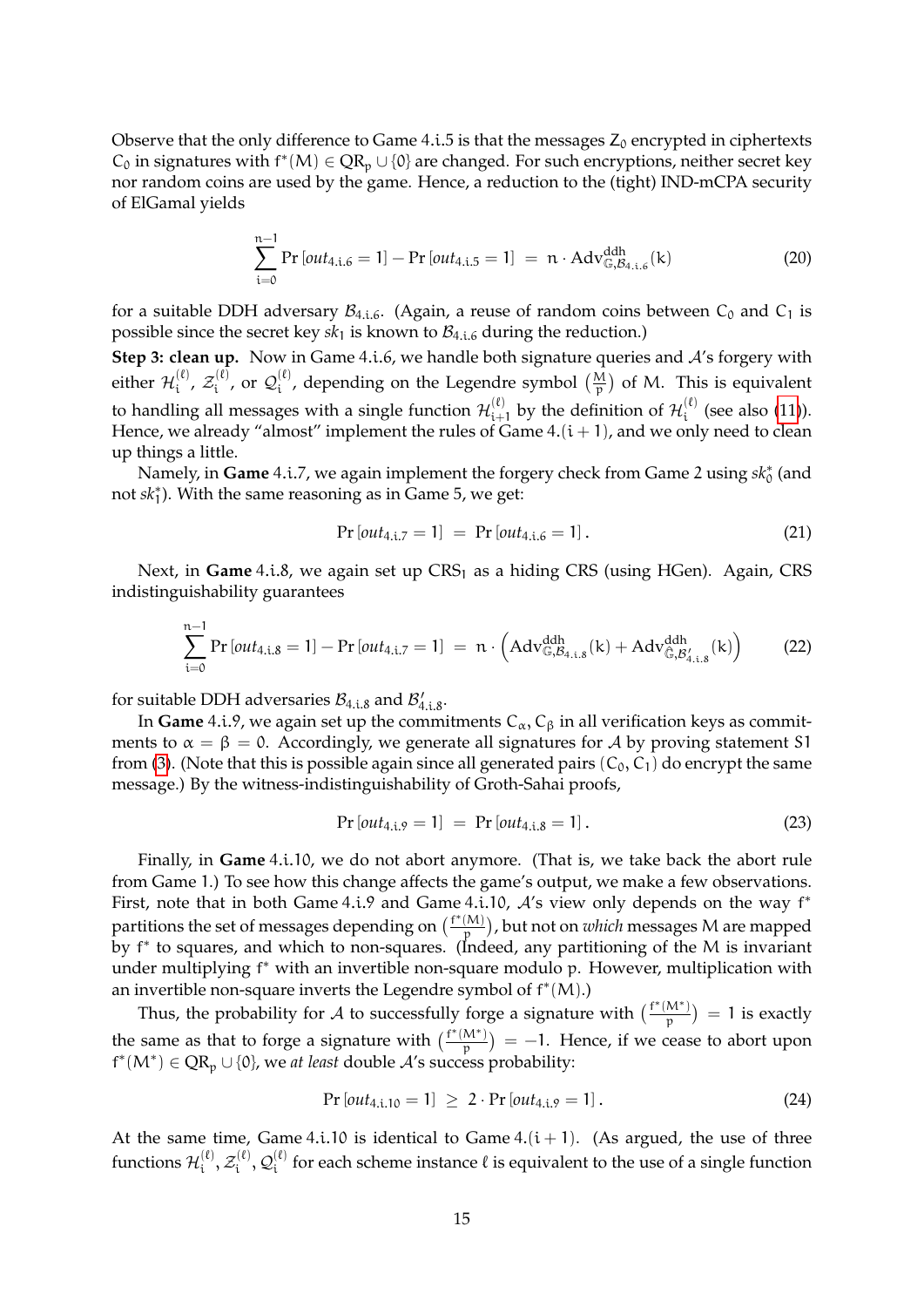$\mathcal{H}^{(\ell)}_{\text{i}+}$  $i_{i+1}^{(t)}$  in Game 4.(i + 1). Furthermore, CRS<sub>1</sub> is hiding, the C<sub>α</sub>, C<sub>β</sub> are set up as commitments to  $\alpha = \beta = 0$ , and the signatures use proofs of statement S1.) Thus,

<span id="page-16-1"></span>
$$
Pr\left[out_{4,i,10} = 1\right] = Pr\left[out_{4,(i+1)} = 1\right].\tag{25}
$$

Collecting all differences of probabilities from [\(14-](#page-13-1)[25\)](#page-16-1), we obtain

$$
\begin{aligned} \left| \Pr\left[\text{out}_{4,0}=1\right]-\Pr\left[\text{out}_{4,n}=1\right] \right| &\leq \left| \sum_{i=0}^{n-1} \Pr\left[\text{out}_{4,i}=1\right]-\Pr\left[\text{out}_{4.(i+1)}=1\right] \right| \\ &\leq 8n \cdot \left| \text{Adv}_{\mathbb{G},\mathcal{B}_5}^{ddh}(k) \right| + 4n \cdot \left| \text{Adv}_{\mathbb{G},\mathcal{B}_5'}^{ddh}(k) \right| + \mathbf{O}(n/2^k) \end{aligned}
$$

for DDH adversaries  $B_5$  and  $B'_5$  that combine all adversaries from the collected differences. Together with [\(12\)](#page-13-2) and [\(13\)](#page-13-3), we obtain [\(10\)](#page-12-1).  $\Box$ 

It remains to prove Lemma [3.3:](#page-13-0)

*Proof of Lemma* [3.3.](#page-13-0) For any distinct  $M_0, M_1 \in \mathbb{Z}_p$  and a uniformly chosen invertible affine function  $f : \mathbb{Z}_p \to \mathbb{Z}_p$ , we have  $Pr\left[\left(\frac{f(M_0)}{p}\right) = \left(\frac{f(M_1)}{p}\right)\right]$  $\left\lfloor \frac{M_1}{p} \right\rfloor$   $\leq$  1/2, since f is pairwise independent. As all  $f_j$  from [\(11\)](#page-12-2) are chosen independently, we get

$$
Pr\left[\mathcal{L}_n(M_0) = \mathcal{L}_n(M_1)\right] \leq 1/2^n
$$

for any two distinct  $M_0, M_1$ . A union bound over all  $O(p^2)$  such pairs  $(M_0, M_1)$  shows the claim.  $\Box$ 

 $\Box$ 

## <span id="page-16-0"></span>**4 Compact and (almost) tightly secure public-key encryption**

Our signature scheme SIG from Section [3](#page-9-0) is "almost" automorphic (in the sense of [\[1\]](#page-19-14)). Namely, while its verification can be expressed as a system of equations that is compatible with Groth-Sahai proofs, its messages are exponents (as opposed to group elements). However, our scheme can still be used in the generic construction of [\[28\]](#page-20-4). This yields an (almost) tightly secure public-key encryption scheme with compact parameters, keys and ciphertexts. (Here, "compact" means "comprised of only a constant number of group elements or exponents.")

But although compact in the above sense, the resulting encryption scheme would be rather inefficient (in particular since it would use nested Groth-Sahai proofs). Thus, here we describe an optimized and more compact (almost) tightly secure public-key encryption scheme PKE.

**Setting and ingredients.** The basis for our PKE construction is the signature scheme SIG from Section [3,](#page-9-0) and we assume similar ingredients. In particular, we assume groups  $\mathbb G$  and  $\mathbb G$ , along with the ElGamal encryption and Groth-Sahai proofs over G. Additionally, we assume:

- An OT-EUF-mCMA secure signature scheme with message space  $\mathbb{Z}_p$ , given by algorithms OPars, OGen, OSig, OVer. For concreteness, in all of the following, we assume the one-time signature scheme TOTS from [\[28\]](#page-20-4) in G. Its OT-EUF-mCMA security can be tightly reduced to the discrete logarithm assumption in  $\mathbb{G}$  (which is implied by the DDH assumption in  $\mathbb{G}$ ).
- A generator *H* of collision-resistant hash functions  $H : \{0, 1\}^* \to \{0, 1\}^k$ . We will interpret H-outputs as  $\mathbb{Z}_p$ -elements in the natural way. (Recall that  $p > 2^k$ .)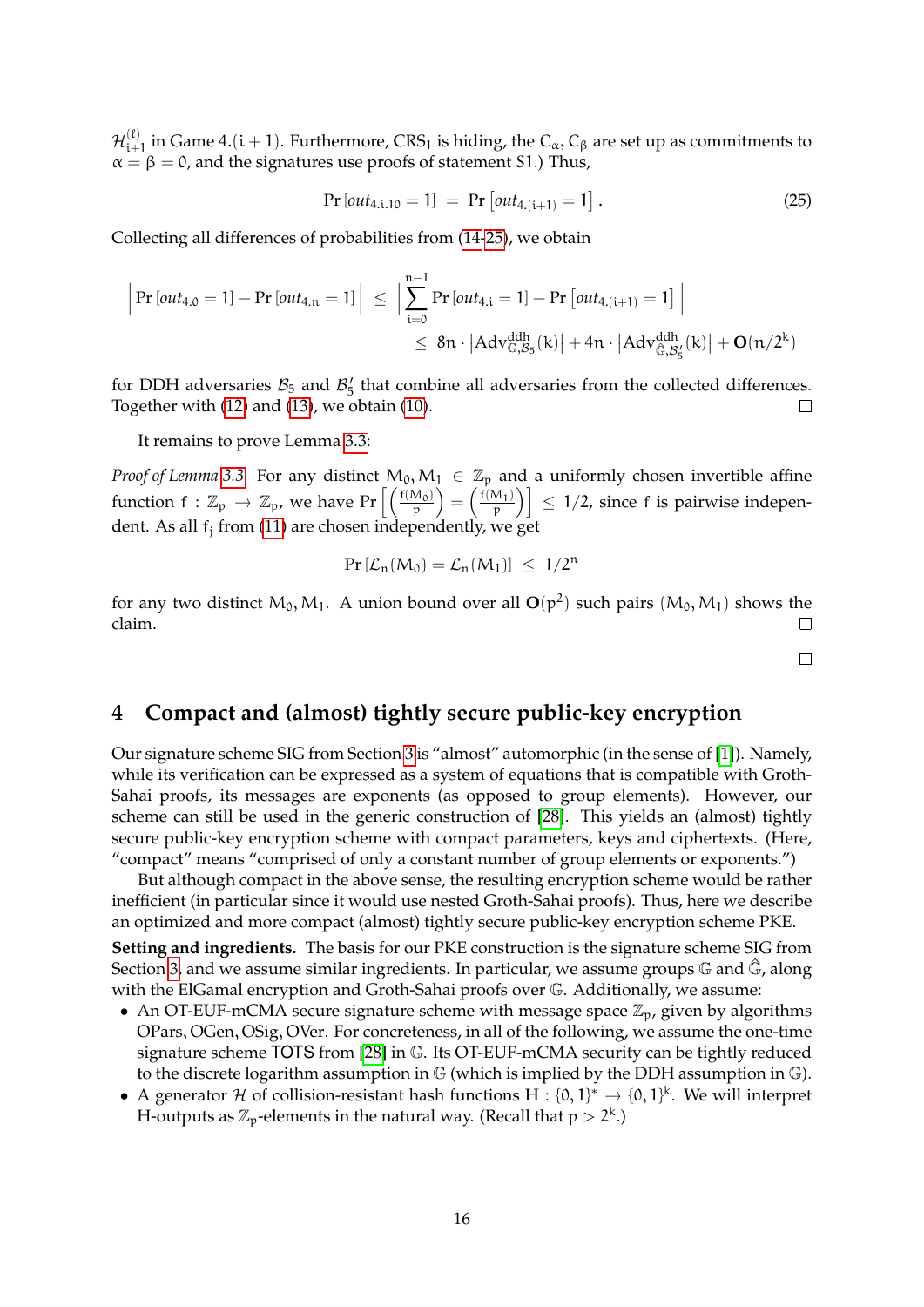All ingredients can be instantiated under the DDH assumptions in  $\mathbb G$  and  $\hat{\mathbb G}$ .

Public parameters. EPars(1<sup>k</sup>) first proceeds like the parameter generation of SIG, and samples group parameters *gpp,* a hiding Groth-Sahai CRS, and two ElGamal public keys  $pk_0, pk_1$ . Then, EPars sets up exponents Z, α, β and *ciphertexts*

$$
C_{\alpha} \leftarrow \text{Enc}_{eg}(pk_0, g^{\alpha}; R_{\alpha}), \ C_{\beta} \leftarrow \text{Enc}_{eg}(pk_0, g^{\beta}; R_{\beta}), \ C_Z \leftarrow \text{Enc}_{eg}(pk_0, g^Z; R_Z).
$$

Note that here, we encrypt (and do not commit to)  $\mathsf{Z}, \alpha, \beta$  in order to be able to produce slightly more compact proofs involving  $Z$ ,  $\alpha$ ,  $\beta$  later on. However, we note that conceptually, we could have as well committed to  $Z$ ,  $\alpha$ ,  $\beta$  as with SIG.

Finally, EPars chooses parameters  $opp \leftarrow \text{OPars}(1^k)$  and a hash function H, and outputs

 $epp = (gpp, CRS, pk_0, pk_1, opp, H, C<sub>\alpha</sub>, C<sub>\beta</sub>, C<sub>Z</sub>).$ 

**Key generation.** EGen(*epp*) samples two ElGamal keypairs

$$
(pk'_0, sk'_0) \leftarrow \text{EGen}_{eg}(\mathbb{G}, p, g) \qquad \qquad (pk'_1, sk'_1) \leftarrow \text{EGen}_{eg}(\mathbb{G}, p, g),
$$

and outputs a public and a secret key as

$$
pk = (pk'_0, pk'_1) \qquad sk = (d, sk'_d)
$$

for a uniformly chosen bit  $d \leftarrow \{0, 1\}.$ 

**Encryption.** Intuitively, encryption corresponds to a Naor-Yung style double encryption with consistency proof [\[34\]](#page-20-15). The consistency proof itself proceeds as in [\[28\]](#page-20-4), and essentially proves that either the double encryption is consistent, or a signature to a fresh value is known. (A suitable fresh value will be hash of a freshly sampled verification key of the one-time signature scheme.) Concretely,  $Enc(pk, M)$ , for  $M \in \mathbb{G}$ , chooses a one-time signature keypair

$$
(ovk, osk) \leftarrow OGen(opp),
$$

and encrypts the values  $Z'_0 = Z'_1 = M \in \mathbb{G}$  and  $Z_0 = Z_1 = 0$  as

$$
C'_{0} = \text{Enc}_{eg}(pk'_{0}, Z'_{0}; R')
$$
  
\n
$$
C_{1} = \text{Enc}_{eg}(pk_{1}, Z'_{1}; R')
$$
  
\n
$$
C_{2} = \text{Enc}_{eg}(pk_{0}, g^{Z_{0}}; R)
$$
  
\n
$$
C_{1} = \text{Enc}_{eg}(pk_{1}, g^{Z_{1}}; R).
$$

(Note that for efficiency and to simplify proofs involving these values, we reuse the encryption random coins R' and R.) Then, Enc generates a proof  $\pi$  (under CRS) of the statement

<span id="page-17-0"></span>
$$
Z'_0 = Z'_1 \vee \Big( (Z_0 = Z_1 \vee f(H(ovk)) \in QR_p \cup \{0\}) \wedge (Z_0 = Z \vee Z = 0) \Big). \tag{26}
$$

Enc will prove the left branch S1' of the outer  $\vee$  clause, using as witness the encryption randomness R'. Hence,  $\pi$  essentially proves consistency of  $C'_0$ ,  $C'_1$ , *or* the same statement as for a SIG-signature for H(*ovk*). (There are some slight differences compared to a SIG-signature: first, we use only one CRS. Hence, we cannot simulate proofs for substatement  $Z_0 = Z$  during the proof. Instead, however, we can set  $Z = 0$  to be able to generate proofs for S3' without knowledge of  $Z_0$ . Second, because the random coins used for  $C_\alpha$ ,  $C_\beta$ ,  $C_Z$  are not known at encryption time, the proof of quadratic residuosity becomes somewhat less efficient than the one in SIG's signing algorithm. We refer to Appendix [A.2](#page-21-0) for more details on the exact proof equations.)

Finally, Enc signs

$$
\sigma \leftarrow OSig(osk, H(C'_0, C'_1, C_0, C_1, \pi))
$$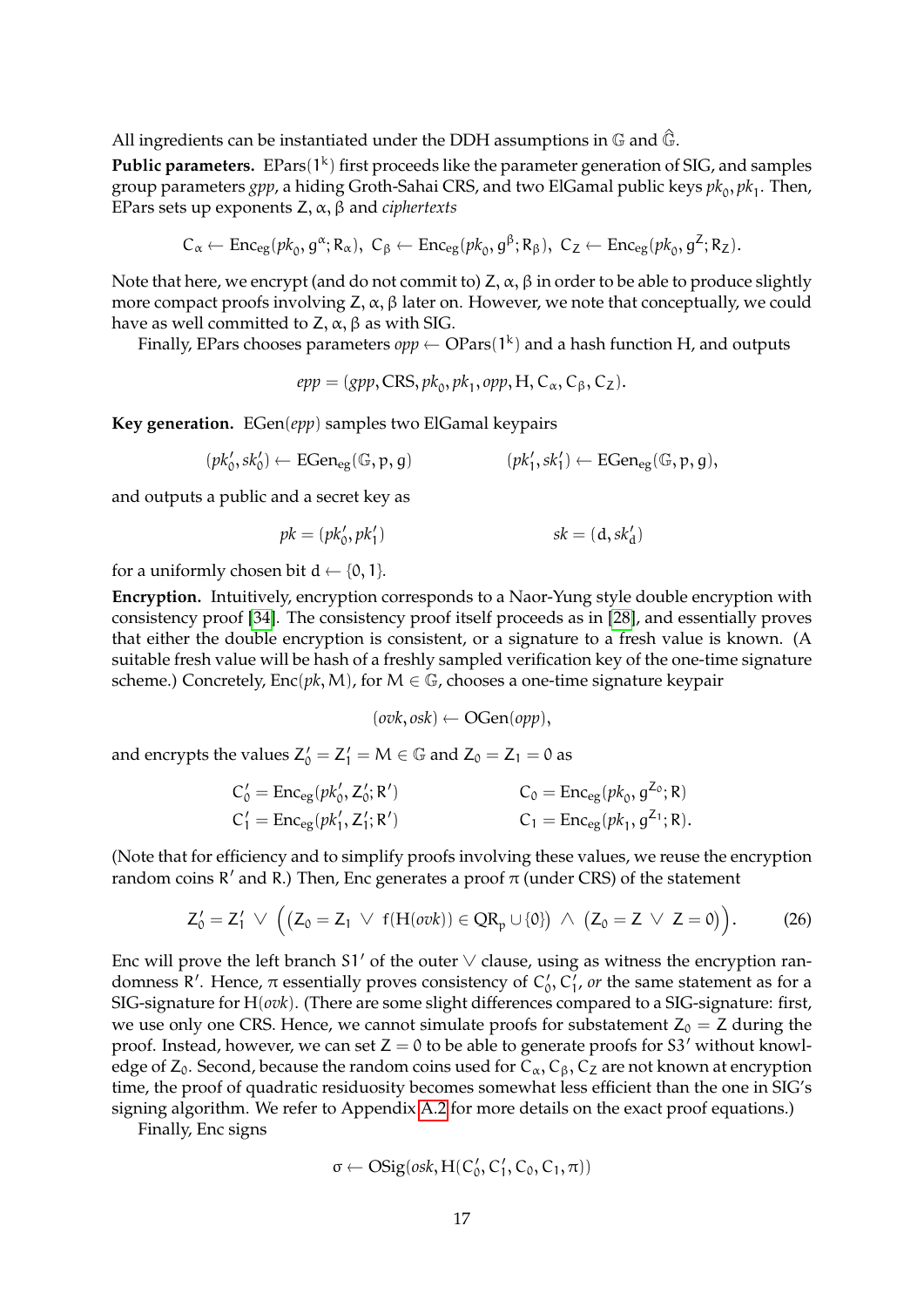and outputs the ciphertext

$$
C = (C'_0, C'_1, C_0, C_1, \pi, \text{ovk}, \sigma).
$$

**Decryption.** Dec(*sk*, C) checks the validity of σ and π. If both σ and π are valid, Dec outputs  $M \leftarrow \text{Dec}_{eg}(sk'_{d}, C'_{d})$ ; otherwise, Dec outputs ⊥.

**Efficiency.** PKE has the following efficiency characteristics (cf. Appendix [A.2\)](#page-21-0):

- The public parameters consist of 12  $\mathbb{G}$  and 3  $\mathbb{G}$ -elements, plus the group parameters *gpp*, and a description of the hash function H.
- Each public key contains 2 G-elements.
- Each secret key contains one  $\mathbb{Z}_p$ -exponent and a bit.
- Each ciphertext contains 27  $\mathbb{G}$  and 30  $\hat{\mathbb{G}}$ -elements, and 3  $\mathbb{Z}_p$ -exponents.

**Theorem 4.1** (Security of PKE). *Under the DDH assumptions in*  $\mathbb{G}$  *and*  $\hat{\mathbb{G}}$ *, and assuming that* H *is collision-resistant, the PKE scheme* PKE *described above is IND-mCCA secure. Concretely, for every EUF-mCMA adversary* A *on* SIG*, there exist DDH adversaries* B *and* B 0 *, and an adversary* C *on the collision-resistance of* H *(of roughly the same complexity as the EUF-mCMA experiment with* A *and* SIG*) with*

<span id="page-18-0"></span>
$$
Adv_{\mathrm{SIG},\mathcal{A}}^{\mathrm{euf\text{-}mcma}}(k) \leq \mathbf{O}(k) \cdot \left| \mathrm{Adv}_{\mathbb{G},\mathcal{B}}^{\mathrm{ddh}}(k) \right| + \mathbf{O}(k) \cdot \left| \mathrm{Adv}_{\hat{\mathbb{G}},\mathcal{B}'}^{\mathrm{ddh}}(k) \right| + \mathrm{Adv}_{\mathcal{H},\mathcal{C}}^{\mathrm{cr}}(k) + \mathbf{O}(k/2^k). \tag{27}
$$

*Proof sketch.* The proof combines the strategy from [\[28\]](#page-20-4) with our concrete signature scheme, and thus we outline only the main strategy. This strategy proceeds in games, and modifies an IND-mCCA attack with adversary  $A$  as follows:

- First, the consistency proofs in all ciphertexts are prepared with different witnesses. More specifically, instead of proving  $Z'_0 = Z'_1$ , we prove the right branch of [\(26\)](#page-17-0). (Note that this right branch corresponds to the validity of a SIG-signature for message H(*ovk*).) Thanks to the witness-indistinguishability of Groth-Sahai proofs, this change is not detectable by  $A$ .
- Next, all challenge ciphertexts generated for  $A$  are made inconsistent. (This is possible since the ciphertext consistency proofs are prepared from signature witnesses now.) Concretely, recall that so far we have encrypted the respective challenge message  $M_b^*$  (for the secret bit b chosen by the IND-mCCA experiment) in both  $C'_0$  and  $C'_1$  of all challenge ciphertexts. Now we encrypt  $M_b^*$  in  $C_d'$  and  $M_{1-b}^*$  in  $C_{1-d'}'$ , where d is the bit chosen for the respective PKE instance i. Hence, we change the encrypted message for all ElGamal instances whose secret key is not used. Since only the secret keys  $sk_d$ <sup>'</sup> (but not the  $sk_{1-d}$ ) are used in the experiment, this game modification can be justified with the (tight) security of ElGamal.
- We now reject all inconsistent (in the sense  $Dec_{eg}(sk'_0, C'_0) \neq Dec_{eg}(sk'_1, C'_1)$ ) decryption queries from A. At this point in the proof, we know both  $sk_0$  and  $sk_1$  for all PKE-instances, and can thus recognize the first inconsistent (in the above sense) decryption query with a valid consistency proof. Note that any such query implies a valid SIG-signature for a message  $H(ovk)$ . The security of the one-time signature scheme guarantees that this message is fresh, so that A has essentially forged a SIG-signature. Any such forgery can be excluded with the same strategy as in the proof of Theorem [3.1](#page-11-0) (with the differences described above). This step entails the dominant terms in [\(27\)](#page-18-0) related to DDH reductions.

At this point, A gets no information about the IND-mCCA secret b anymore. Namely, each challenge ciphertext contains ElGamal encryptions of both  $M_0^*$  and  $M_1^*$ , in an order determined by  $d \oplus b$ , where d denotes which ElGamal secret key  $sk_d'$  the experiment uses to decrypt for this instance. Now since inconsistent ciphertexts are rejected, the game's answer to  $A$ 's decryption queries does not depend on the any of the bits d. Moreover, unless (any) d is known, also b is hidden. Hence,  $A$ 's view is now completely independent of  $b$ , and thus  $A$ 's IND-mCCA success is zero.  $\Box$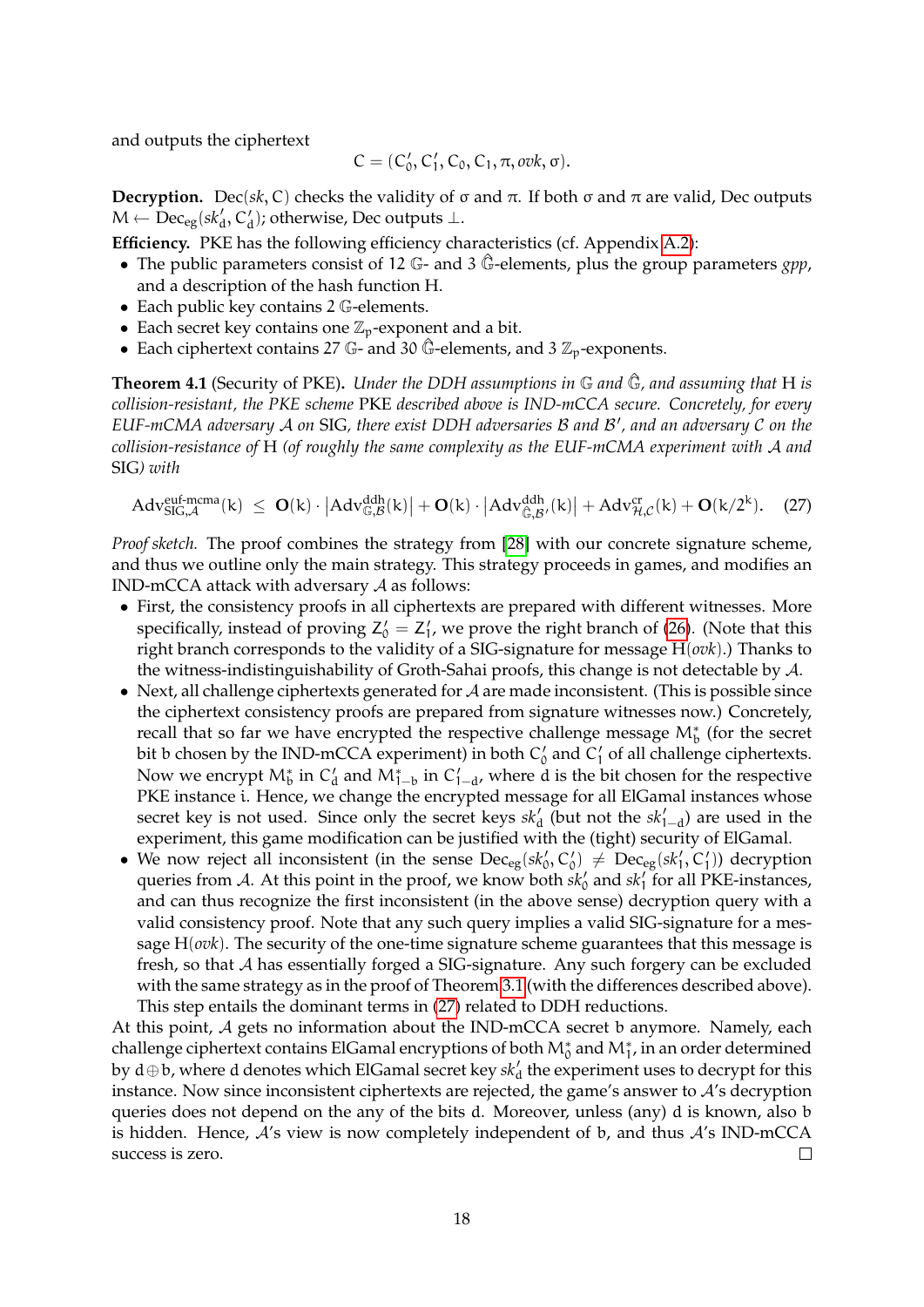# **References**

- <span id="page-19-14"></span>[1] Masayuki Abe, Georg Fuchsbauer, Jens Groth, Kristiyan Haralambiev, and Miyako Ohkubo. "Structure-Preserving Signatures and Commitments to Group Elements". In: *Proc. CRYPTO 2010*. Vol. 6223. Lecture Notes in Computer Science. Springer, 2010, pp. 209–236.
- <span id="page-19-7"></span>[2] Masayuki Abe, Bernardo David, Markulf Kohlweiss, Ryo Nishimaki, and Miyako Ohkubo. "Tagged One-Time Signatures: Tight Security and Optimal Tag Size". In: *Proc. Public Key Cryptography 2013*. Vol. 7778. Lecture Notes in Computer Science. Springer, 2013, pp. 312–331.
- <span id="page-19-6"></span>[3] Mihir Bellare, Alexandra Boldyreva, and Silvio Micali. "Public-Key Encryption in a Multi-user Setting: Security Proofs and Improvements". In: *Proc. EUROCRYPT 2000*. Vol. 1807. Lecture Notes in Computer Science. Springer, 2000, pp. 259–274.
- <span id="page-19-21"></span>[4] Mihir Bellare and Shafi Goldwasser. "New Paradigms for Digital Signatures and Message Authentication Based on Non-Interative Zero Knowledge Proofs". In: *Proc. CRYPTO 1989*. Vol. 435. Lecture Notes in Computer Science. Springer, 1990, pp. 194–211.
- <span id="page-19-12"></span>[5] Daniel J. Bernstein. "Proving Tight Security for Rabin-Williams Signatures". In: *Proc. EUROCRYPT 2008*. Vol. 4965. Lecture Notes in Computer Science. Springer, 2008, pp. 70–87.
- <span id="page-19-5"></span>[6] Olivier Blazy, Eike Kiltz, and Jiaxin Pan. "(Hierarchical) Identity-Based Encryption from Affine Message Authentication". In: *Proc. CRYPTO (1) 2014*. Vol. 8616. Lecture Notes in Computer Science. Springer, 2014, pp. 408–425.
- <span id="page-19-20"></span>[7] Alexandra Boldyreva. "Strengthening Security of RSA-OAEP". in: *Proc. CT-RSA 2009*. Vol. 5473. Lecture Notes in Computer Science. Springer, 2009, pp. 399–413.
- <span id="page-19-8"></span>[8] Dan Boneh and Xavier Boyen. "Efficient Selective-ID Secure Identity-Based Encryption Without Random Oracles". In: *Proc. EUROCRYPT 2004*. Vol. 3027. Lecture Notes in Computer Science. Springer, 2004, pp. 223–238.
- <span id="page-19-2"></span>[9] Dan Boneh and Xavier Boyen. "Secure Identity Based Encryption Without Random Oracles". In: *Proc. CRYPTO 2004*. Vol. 3152. Lecture Notes in Computer Science. Springer, 2004, pp. 443–459.
- <span id="page-19-1"></span>[10] Dan Boneh and Matthew K. Franklin. "Identity-Based Encryption from the Weil Pairing". In: *Proc. CRYPTO 2001*. Vol. 2139. Lecture Notes in Computer Science. Springer, 2001, pp. 213–229.
- <span id="page-19-15"></span>[11] Dan Boneh and Matthew K. Franklin. "Identity-Based Encryption from the Weil Pairing". In: *SIAM J. Comput.* 32.3 (2003), pp. 586–615.
- <span id="page-19-13"></span>[12] Dan Boneh, Ilya Mironov, and Victor Shoup. "A Secure Signature Scheme from Bilinear Maps". In: *Proc. CT-RSA 2003*. Vol. 2612. Lecture Notes in Computer Science. Springer, 2003, pp. 98–110.
- <span id="page-19-19"></span>[13] David Cash, Eike Kiltz, and Victor Shoup. "The Twin Diffie-Hellman Problem and Applications". In: *Proc. EUROCRYPT 2008*. Vol. 4965. Lecture Notes in Computer Science. Springer, 2008, pp. 127–145.
- <span id="page-19-3"></span>[14] David Cash, Dennis Hofheinz, Eike Kiltz, and Chris Peikert. "Bonsai Trees, or How to Delegate a Lattice Basis". In: *Proc. EUROCRYPT 2010*. Vol. 6110. Lecture Notes in Computer Science. Springer, 2010, pp. 523– 552.
- <span id="page-19-4"></span>[15] Jie Chen and Hoeteck Wee. "Fully, (Almost) Tightly Secure IBE and Dual System Groups". In: *Proc. CRYPTO (2) 2013*. Vol. 8043. Lecture Notes in Computer Science. Springer, 2013, pp. 435–460.
- <span id="page-19-9"></span>[16] Benoît Chevallier-Mames and Marc Joye. "A Practical and Tightly Secure Signature Scheme Without Hash Function". In: *Proc. CT-RSA 2007*. Vol. 4377. Lecture Notes in Computer Science. Springer, 2006, pp. 339– 356.
- <span id="page-19-0"></span>[17] Jean-Sébastien Coron. "On the Exact Security of Full Domain Hash". In: *Proc. CRYPTO 2000*. Vol. 1880. Lecture Notes in Computer Science. Springer, 2000, pp. 229–235.
- <span id="page-19-23"></span>[18] Alex Escala and Jens Groth. "Fine-Tuning Groth-Sahai Proofs". In: *Proc. Public Key Cryptography 2014*. Vol. 8383. Lecture Notes in Computer Science. Springer, 2014, pp. 630–649.
- <span id="page-19-22"></span>[19] Georg Fuchsbauer. "Commuting Signatures and Verifiable Encryption". In: *Proc. EUROCRYPT 2011*. Vol. 6632. Lecture Notes in Computer Science. Springer, 2011, pp. 224–245.
- <span id="page-19-18"></span>[20] David Galindo, Sebastià Martín Molleví, Paz Morillo, and Jorge Luis Villar. "Easy Verifiable Primitives and Practical Public Key Cryptosystems". In: *Proc. ISC 2003*. Vol. 2851. Lecture Notes in Computer Science. Springer, 2003, pp. 69–83.
- <span id="page-19-10"></span>[21] Rosario Gennaro, Shai Halevi, and Tal Rabin. "Secure Hash-and-Sign Signatures Without the Random Oracle". In: *Proc. EUROCRYPT 1999*. Vol. 1592. Lecture Notes in Computer Science. Springer, 1999, pp. 123– 139.
- <span id="page-19-16"></span>[22] Craig Gentry. "Practical Identity-Based Encryption Without Random Oracles". In: *Proc. EUROCRYPT 2006*. Vol. 4004. Lecture Notes in Computer Science. Springer, 2006, pp. 445–464.
- <span id="page-19-17"></span>[23] Craig Gentry and Shai Halevi. "Hierarchical Identity Based Encryption with Polynomially Many Levels". In: *Proc. TCC 2009*. Vol. 5444. Lecture Notes in Computer Science. Springer, 2009, pp. 437–456.
- <span id="page-19-11"></span>[24] Eu-Jin Goh, Stanislaw Jarecki, Jonathan Katz, and Nan Wang. "Efficient Signature Schemes with Tight Re-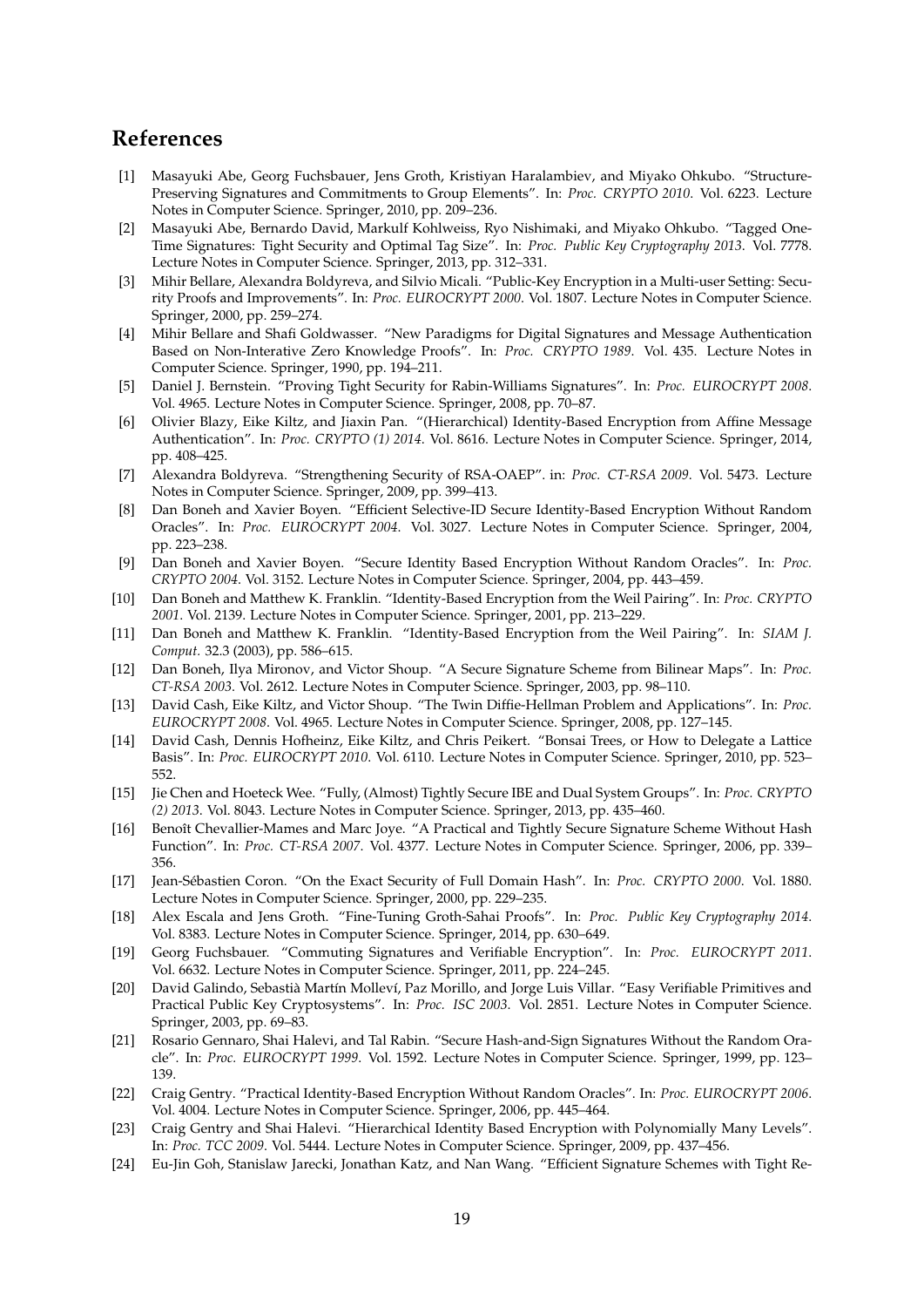ductions to the Diffie-Hellman Problems". In: *J. Cryptology* 20.4 (2007), pp. 493–514.

- <span id="page-20-9"></span>[25] Oded Goldreich, Shafi Goldwasser, and Silvio Micali. "On the Cryptographic Applications of Random Functions". In: *Proc. CRYPTO 1984*. Vol. 196. Lecture Notes in Computer Science. Springer, 1985, pp. 276–288.
- <span id="page-20-8"></span>[26] Jens Groth and Amit Sahai. "Efficient Noninteractive Proof Systems for Bilinear Groups". In: *SIAM J. Comput.* 41.5 (2012), pp. 1193–1232.
- <span id="page-20-7"></span>[27] Dennis Hofheinz. "All-But-Many Lossy Trapdoor Functions". In: *Proc. EUROCRYPT 2012*. Vol. 7237. Lecture Notes in Computer Science. Springer, 2012, pp. 209–227.
- <span id="page-20-4"></span>[28] Dennis Hofheinz and Tibor Jager. "Tightly Secure Signatures and Public-Key Encryption". In: *Proc. CRYPTO 2012*. Vol. 7417. Lecture Notes in Computer Science. Springer, 2012, pp. 590–607.
- <span id="page-20-2"></span>[29] Susan Hohenberger and Brent Waters. "Short and Stateless Signatures from the RSA Assumption". In: *Proc. CRYPTO 2009*. Vol. 5677. Lecture Notes in Computer Science. Springer, 2009, pp. 654–670.
- <span id="page-20-6"></span>[30] Saqib A. Kakvi and Eike Kiltz. "Optimal Security Proofs for Full Domain Hash, Revisited". In: *Proc. EURO-CRYPT 2012*. Vol. 7237. Lecture Notes in Computer Science. Springer, 2012, pp. 537–553.
- <span id="page-20-13"></span>[31] Allison B. Lewko and Brent Waters. "New Techniques for Dual System Encryption and Fully Secure HIBE with Short Ciphertexts". In: *Proc. TCC 2010*. Vol. 5978. Lecture Notes in Computer Science. Springer, 2010, pp. 455–479.
- <span id="page-20-3"></span>[32] Benoît Libert, Marc Joye, Moti Yung, and Thomas Peters. "Concise Multi-challenge CCA-Secure Encryption and Signatures with Almost Tight Security". In: *Proc. ASIACRYPT (2) 2014*. Vol. 8874. Lecture Notes in Computer Science. Springer, 2014, pp. 1–21.
- <span id="page-20-10"></span>[33] Moni Naor and Omer Reingold. "Number-theoretic Constructions of Efficient Pseudo-random Functions". In: *Proc. FOCS 1997*. IEEE Computer Society, 1997, pp. 458–467.
- <span id="page-20-15"></span>[34] Moni Naor and Moti Yung. "Public-key Cryptosystems Provably Secure against Chosen Ciphertext Attacks". In: *Proc. STOC 1990*. ACM, 1990, pp. 427–437.
- <span id="page-20-0"></span>[35] Moni Naor and Moti Yung. "Universal One-Way Hash Functions and their Cryptographic Applications". In: *Proc. STOC 1989*. ACM, 1989, pp. 33–43.
- <span id="page-20-5"></span>[36] Sven Schäge. "Tight Proofs for Signature Schemes without Random Oracles". In: *Proc. EUROCRYPT 2011*. Vol. 6632. Lecture Notes in Computer Science. Springer, 2011, pp. 189–206.
- <span id="page-20-12"></span>[37] Brent Waters. "Dual System Encryption: Realizing Fully Secure IBE and HIBE under Simple Assumptions". In: *Proc. CRYPTO 2009*. Vol. 5677. Lecture Notes in Computer Science. Springer, 2009, pp. 619–636.
- <span id="page-20-1"></span>[38] Brent Waters. "Efficient Identity-Based Encryption Without Random Oracles". In: *Proc. EUROCRYPT 2005*. Vol. 3494. Lecture Notes in Computer Science. Springer, 2005, pp. 114–127.

## <span id="page-20-11"></span>**A Details on the exact Groth-Sahai equations in our schemes**

#### <span id="page-20-14"></span>**A.1 The exact Groth-Sahai equations for the proofs in signatures**

We now give details on the proofs  $\pi_1$  and  $\pi_2$  in signatures from SIG. Recall that  $\pi_1$  and  $\pi_2$  shall prove the respective statements

<span id="page-20-16"></span>
$$
\left(\underbrace{Z_0 = Z_1}_{S1} \quad \vee \quad \underbrace{f(M) \in QR_p \cup \{0\}}_{S2}\right) \qquad \text{and} \qquad \underbrace{Z_0 = Z}_{S3}.
$$
 (28)

**The statements** S1**-**S3**.** We now discuss the three individual statements S1-S3 from [\(28\)](#page-20-16) in more detail. To this end, let us write the ElGamal ciphertexts  $C_0$ ,  $C_1$  from a signature as

$$
C_0 = (A, B_0) = (g^R, pk_0^R \cdot g^{Z_0})
$$
  

$$
C_1 = (A, B_1) = (g^R, pk_1^R \cdot g^{Z_1}).
$$

(Of course, the reused value  $A = g<sup>R</sup>$  will only appear once in a signature.)

- S1. The statement  $Z_0 = Z_1$  holds if and only if  $(g, pk_1/pk_0, A, B_1/B_0)$  is a Diffie-Hellman tuple. Thus, S1 is equivalent to the equations  $A = g^R$  and  $B_1/B_0 = (pk_1/pk_0)^R$ , with witness R.
- S2. The statement  $f(M) \in QR_p \cup \{0\}$  is equivalent to the existence of an exponent  $W \in \mathbb{Z}_p$  with  $f(M) = W^2$  mod p. (Recall that a commitment to  $f(M)$  can be homomorphically computed

from M and the commitments  $C_\alpha, C_\beta$ .) Hence, a witness to S2 is given by  $(\alpha, \beta, W)$ .

S3. We can express  $Z_0 = Z$  as an equation  $B_0 = pk_0^R \cdot g^Z$  with witness  $(R, Z)$ .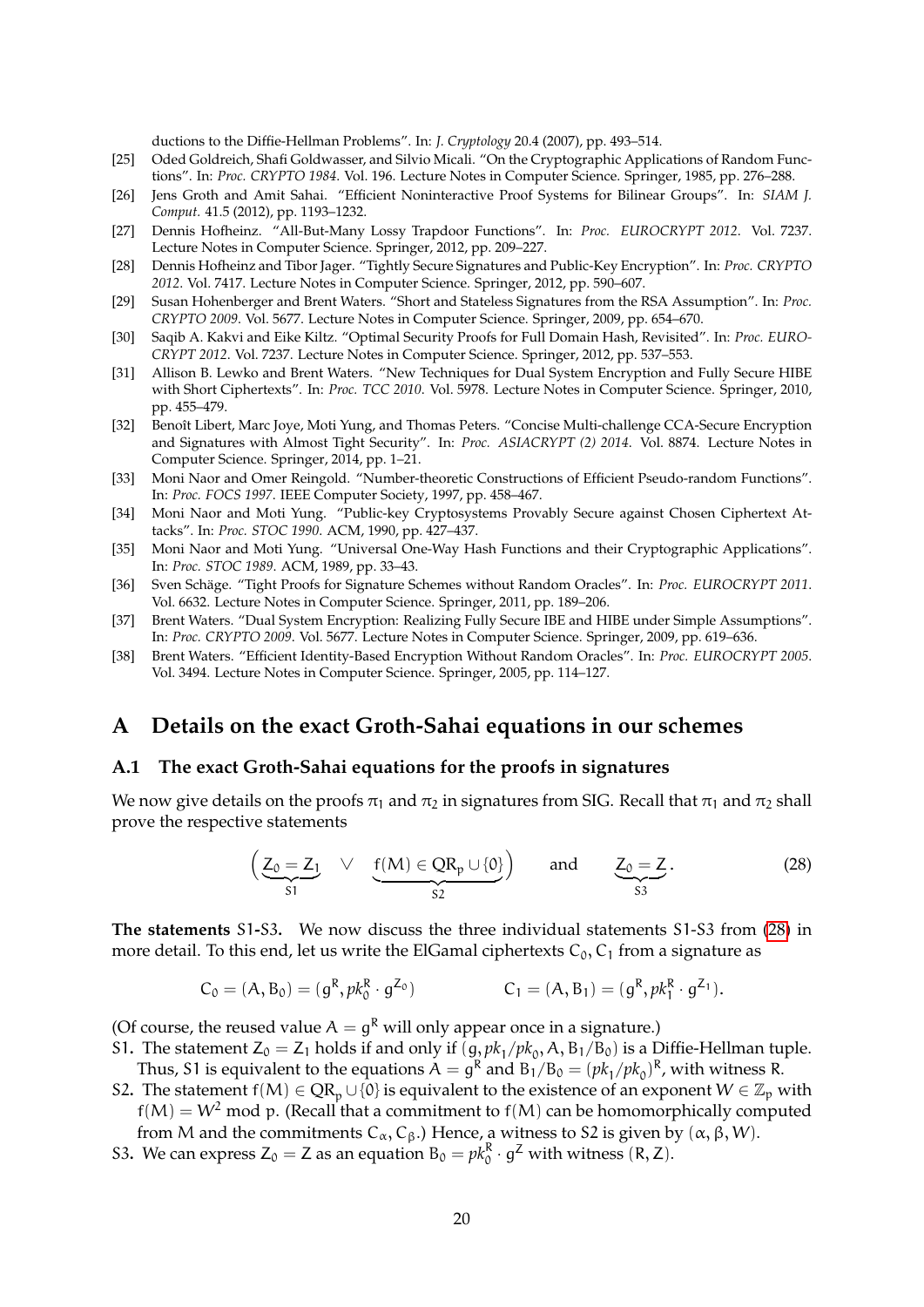All involved commitment random coins are additionally required to construct a valid proof. Besides, so far we have neglected that in a setting with an asymmetric pairing, not all combinations of, e.g.,  $\mathbb{Z}_p$ -products can be directly expressed. (For instance, a square  $W^2$  needs to be rephrased as  $W \cdot \widehat{W}$ , with an additional proof that  $W = \widehat{W}$ .) Hence, in the rest of this section, we will decorate variables that correspond to a  $\hat{\mathbb{G}}$ -commitment with a hat (e.g.,  $\widehat{W}$ ).

**The equations for**  $\pi_1$ . Equations for the disjunction S1  $\vee$  S2 can be derived using standard techniques. However, if we optimize a little, we obtain the following equations for  $S1 \vee S2$ :

$$
A^{\hat{u}} = g^{\hat{V}} \qquad (B_1/B_0)^{\hat{u}} = (pk_1/pk_0)^{\hat{V}} \qquad \widehat{f(M)} = W \cdot \widehat{W} \qquad W = \widehat{W} + \widehat{u}.
$$

(For instance, if we want to prove S2, we can set  $\hat{U} = \hat{V} = 0$  and  $W = \hat{W}$  such that  $f(M) =$  $W^2$ .) The involved variables from the verification key are  $\hat{\alpha}$  and  $\hat{\beta}$  (used to homomorphically construct  $\tilde{f}(M)$ ). The variables whose commitments are placed in the signature are  $\hat{U}, \hat{V}, W, \hat{W}$ . All of these variables are committed to using  $CRS<sub>1</sub>$ .

**The equations for**  $\pi_2$ . Similarly, we obtain the following equations for S3:

$$
A = g^{\widehat{S}} \qquad B_0 = p k_0^{\widehat{S}} \cdot g^{\mathcal{Z}}.
$$

The variables are Z (committed to in *vk*) and  $\hat{S}$  (from  $\sigma$ ), both committed to using CRS<sub>2</sub>.

**Remarks and efficiency summary.** We emphasize that hence, the proofs  $\pi_1$  and  $\pi_2$  are independent (and in particular do not share commitments). Furthermore, thanks to the composability of Groth-Sahai proofs, the commitments  $C_\alpha$ ,  $C_\beta$ ,  $C_\gamma$  to  $\alpha$ ,  $\beta$ , Z that are placed in the verification key can be directly (re-)used in proofs. Each commitment occupies 2 group elements. In total, the equations above comprise 4 linear equations over G, and 2 quadratic equations over  $\mathbb{Z}_p$ . Thus,  $\pi_1$  contains  $4 \cdot 2 + 2 \cdot 1 + 2 \cdot 4 = 18$  group elements (12 of them from  $\hat{\mathbb{G}}$ ), and  $\pi_2$  contains  $1 \cdot 2 + 2 \cdot 1 = 4$  group elements (2 of them from  $\hat{\mathbb{G}}$ ).

### <span id="page-21-0"></span>**A.2 The exact Groth-Sahai equations for the proofs in ciphertexts**

We now detail the proof  $\pi$  in ciphertexts from PKE. Recall that  $\pi$  shall prove the statement

<span id="page-21-1"></span>
$$
\underbrace{Z'_0 = Z'_1}_{S1'} \vee \Big( \big( \underbrace{Z_0 = Z_1}_{S2'} \vee \underbrace{f(H(ovk)) \in QR_p \cup \{0\}}_{S3'} \big) \wedge \big( \underbrace{Z_0 = Z}_{S4'} \vee \underbrace{Z = 0}_{S5'} \big) \Big).
$$
 (29)

The variables in [\(29\)](#page-21-1) refer to the messages encrypted in  $PKE_{ee}$ -ciphertexts from the public parameters and the PKE-ciphertext at hand. We make these PKE<sub>eg</sub>-ciphertexts explicit as

$$
C_0 = \text{Enc}_{eg}(pk_0, g^{Z_0}; R) = (A, B_0)
$$
  
\n
$$
C_1 = \text{Enc}_{eg}(pk_1, g^{Z_1}; R) = (A, B_1)
$$
  
\n
$$
C_2 = \text{Enc}_{eg}(pk_0, g^{Z_1}; R) = (A, B_1)
$$
  
\n
$$
C_1' = \text{Enc}_{eg}(pk_1', g^{Z_1'}; R') = (A', B_1')
$$
  
\n
$$
C_2' = \text{Enc}_{eg}(pk_1', g^{Z_1'}; R') = (A', B_1')
$$

Besides, a PKE<sub>eg</sub>-ciphertext  $C_f = \text{Enc}_{eg}(pk_0, g^{f(H(ovk))}; R_f) = (A_f, B_f)$  that determines the variable f( $H(ovk)$ ) can be homomorphically computed from the ciphertexts  $C_{\alpha}$ ,  $C_{\beta}$ , and  $H(ovk)$ .

The statements S1'-S5'. Let us take a closer look at the individual statements S1'-S5': S1', S2'. These statements can be formalized like statement S1 for SIG. For instance, S1' holds

if and only if  $(g, pk'_1/pk'_0, A', B'_1/B'_0)$  is a Diffie-Hellman tuple; a suitable witness is R'. S4', S5'. Similarly, S4' holds precisely if  $(g, pk_0, A/A_z, B_0/B_z)$  is a Diffie-Hellman tuple; a wit-

ness is  $R - R_Z$ . (Statement S5' can be formalized analogously, with a witness  $R_Z$ .)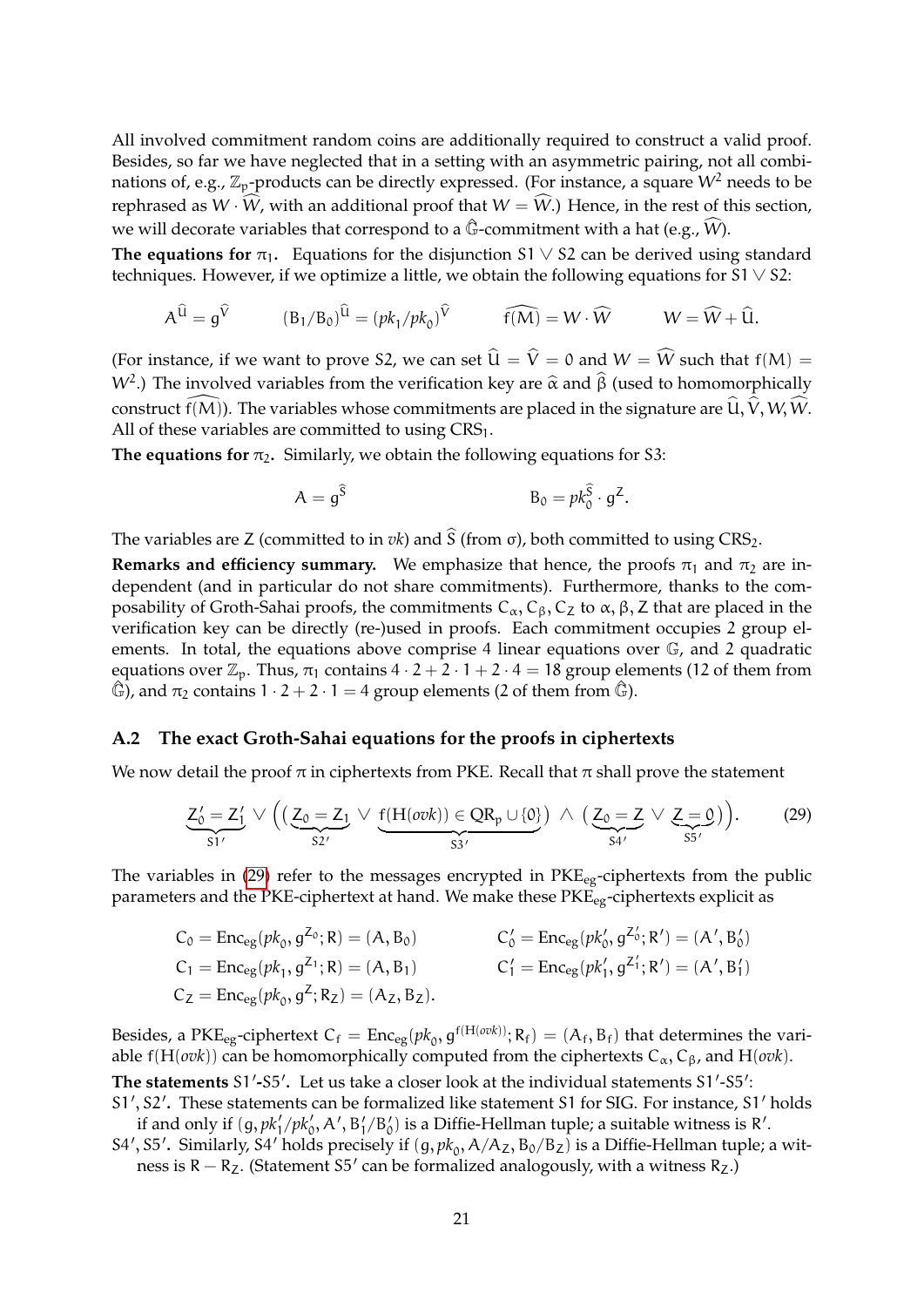S3'. As with SIG, S3' holds if and only if there is a  $W \in \mathbb{Z}_p$  with  $f(H(ovk)) = W^2 \text{ mod } p$ . A suitable witness consists of W, and the encryption randomness  $R_f$  of  $C_f$ .

**A reformulation.** The composed statement from [\(29\)](#page-21-1) is equivalent to

$$
(S1' \vee S2' \vee S3') \wedge (S1' \vee S4' \vee S5').
$$

By the above, the first sub-statement  $S1' \vee S2' \vee S3'$  is implied by the equations

<span id="page-22-2"></span>
$$
A^{\hat{\mathbf{u}}}=g^{\hat{V}} \qquad A'^{\hat{\mathbf{u}}'}=g^{\hat{V'}} \qquad A^{\hat{\mathbf{u}}_{\mathbf{f}}}=\overline{g}^{\hat{V}_{\mathbf{f}}}
$$

$$
(B_1/B_0)^{\hat{\mathbf{u}}}=(pk_1/pk_0)^{\hat{V}} \qquad (B'_1/B'_0)^{\hat{\mathbf{u}}'}=(pk'_1/pk'_0)^{\hat{V}'}
$$

$$
\hat{F}=W \cdot \widehat{W} \qquad W=\widehat{W} \qquad \hat{\mathbf{u}}+\widehat{u'}+\widehat{u}_{\mathbf{f}}=1 \qquad (30)
$$

for new variables  $\hat{U}, \hat{V}, \hat{U'}, \hat{V}, \hat{U}_f, \hat{V}_f, \hat{F}, W, \hat{W}$ . (We adopt the notation from Appendix [A.1](#page-20-14) to decorate variables in  $\mathbb G$  with a hat.) Roughly, the last equation guarantees that one of  $\widehat{\mathfrak U}, \widehat{\mathfrak U'}$ ,  $\widehat{\mathfrak U}_f$ is nonzero, and in fact that  $\widehat{U}_f = 1$  once  $\widehat{U} = \widehat{U}' = 0$ . Furthermore, we have  $\widehat{U}' \neq 0 \Rightarrow S1'$ ,  $S2' \Rightarrow S3' \Rightarrow S3'$ , Finally, a primary fact (20) on the number of from sittems and  $\hat{U} \neq 0 \Rightarrow S2'$ , and  $\hat{U}_f \neq 0 \Rightarrow S3'$ . Finally, a witness for [\(30\)](#page-22-2) can be produced from *either* a witness for S1', or for S2', or for S3'. (For instance, we can set  $\widehat{U'} = \widehat{V'} = 0$  whenever a witness for S1' is not available.)

Similarly, sub-statement  $S1' \vee S4' \vee S5'$  yields additional equations

$$
(A/A_Z)^{\widehat{U_0}} = g^{\widehat{V_0}} \qquad A_Z^{\widehat{U_Z}} = g^{\widehat{V_Z}} \qquad \widehat{U'} + \widehat{U_0} + \widehat{U_Z} = 1
$$
  
\n
$$
(B_0/B_Z)^{\widehat{U_0}} = p k_0^{\widehat{V_0}} \qquad B_Z^{\widehat{U_Z}} = p k_0^{\widehat{V_Z}}
$$

for new variables  $\widehat{U_0}$ ,  $\widehat{V_0}$ ,  $\widehat{U_7}$ ,  $\widehat{V_7}$ .

**Summary.** Summing up,  $\pi$  contains commitments to 13 variables (12 of them from  $\hat{\mathbb{G}}$ ), and proves 10 G-linear, 2  $\mathbb{Z}_p$ -linear, and 3 quadratic equations over  $\mathbb{Z}_p$ . This yields a proof of  $13 \cdot 2 + 10 \cdot 1 + 3 \cdot 4 = 48$  group elements (30 of them from  $\hat{\mathbb{G}}$ ) and  $2 \cdot 1 = 2$  exponents from  $\mathbb{Z}_p$ .

# <span id="page-22-0"></span>**B Illustration of proof strategy for Theorem [3.1](#page-11-0)**

<span id="page-22-1"></span>In this section, we give a brief overview over the steps used to prove Theorem [3.1.](#page-11-0)

| # | CRS <sub>2</sub> |              | $\pi$       | $Z_0 = Z_1$               | forgery check                                                             | remark         |
|---|------------------|--------------|-------------|---------------------------|---------------------------------------------------------------------------|----------------|
|   | binding          | $X^{(\ell)}$ | proof of S3 | $X^{(\ell)}$              |                                                                           | EUF-mCMA       |
|   | binding          | $X^{(\ell)}$ | proof of S3 | $X^{(\ell)}$              | $\text{Dec}_{eg}(sk_0^*, C_0) = X^*$                                      | GS soundness   |
|   | hiding           | $X^{(\ell)}$ | proof of S3 | $X^{(\ell)}$              | $Dec_{eg}(sk_0^*, C_0) = X^*$                                             | GS CRS indist. |
|   | hiding           |              | Sim-output  | $X^{(\ell)}$              | $Dec_{eg}(sk_0^*, C_0) = X^*$                                             | GS simulation  |
|   | hiding           |              | Sim-output  | $\mathcal{R}^{(\ell)}(M)$ | $\text{Dec}_{eg}(sk_0^*, C_0) = \left  \mathcal{R}^{(\ell)}(M^*) \right $ | see Fig. 2     |

Figure 1: Outline of the main proof, see Theorem [3.1.](#page-11-0) Boxes denote changes compared to the previous game. The first column denotes the game number, CRS<sub>2</sub> denotes the setup of the Groth-Sahai common reference string CRS<sub>2</sub>, and Z denotes the value committed to in  $C_Z$  in verification keys. Column  $\pi_2$  describes how proofs are prepared in signatures.  $Z_0$ ,  $Z$  are the messages encrypted in  $C_0$ ,  $C_1$  in signatures generated for  $A$ . **forgery check** describes an additional check required for a forgery to pass as valid (beyond being valid in the sense of Ver). The core of the proof is the transition from Game 4 to Game 5 (with the previous transitions preparing the ground), see also Fig. [2.](#page-23-0)